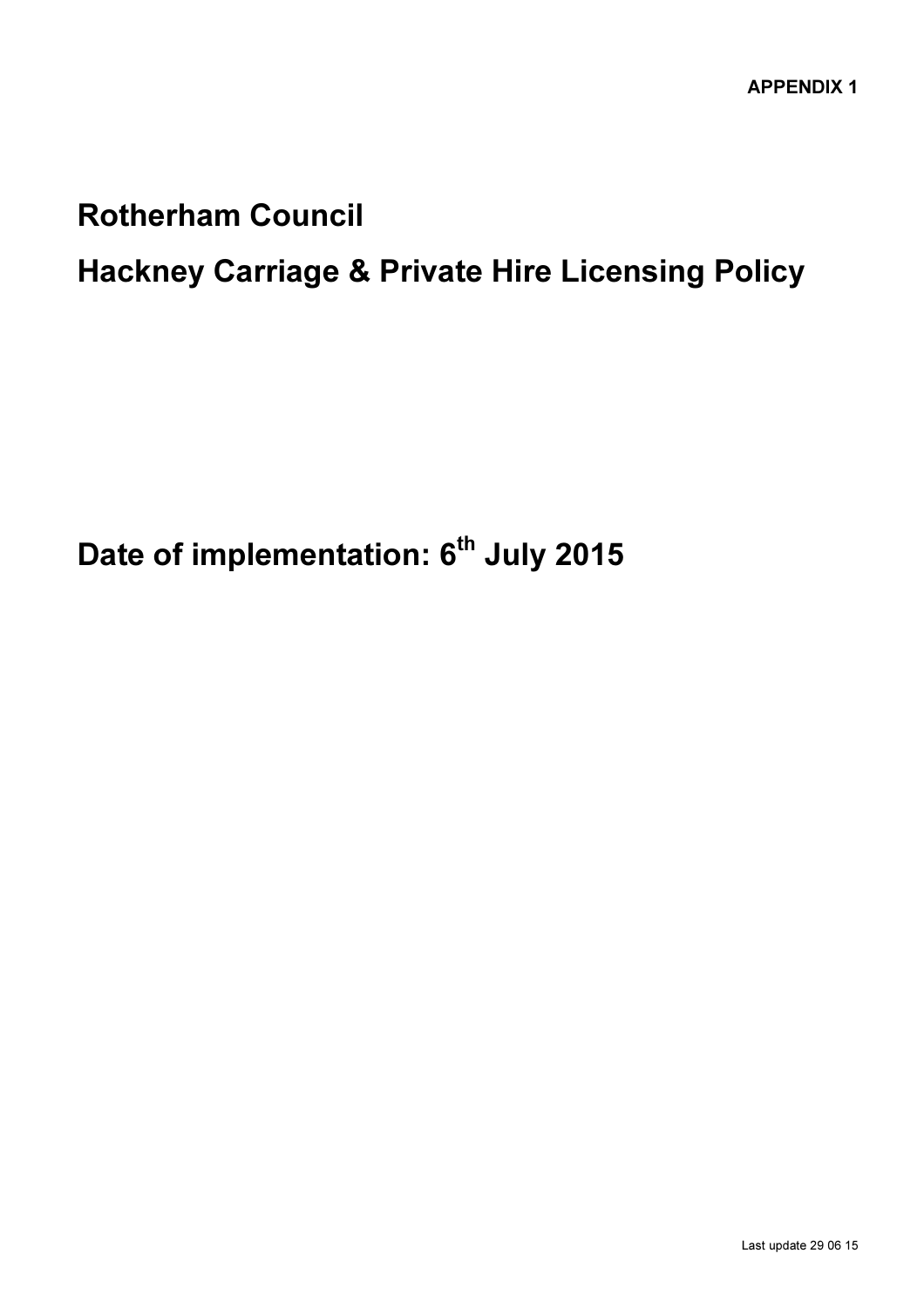# Rotherham Council Hackney Carriage & Private Hire Licensing Policy

# **Contents**

| <b>Foreword by Commissioner Mary Ney</b> |                                                                                                                                                                                                                                                                                                                                                                                                                                                                                                                                          |                                                                                        |
|------------------------------------------|------------------------------------------------------------------------------------------------------------------------------------------------------------------------------------------------------------------------------------------------------------------------------------------------------------------------------------------------------------------------------------------------------------------------------------------------------------------------------------------------------------------------------------------|----------------------------------------------------------------------------------------|
| 1. Introduction                          |                                                                                                                                                                                                                                                                                                                                                                                                                                                                                                                                          |                                                                                        |
| 2. Definitions                           |                                                                                                                                                                                                                                                                                                                                                                                                                                                                                                                                          |                                                                                        |
|                                          | 3. Aims and Objectives of the Hackney Carriage & Private Hire<br><b>Licensing Policy</b>                                                                                                                                                                                                                                                                                                                                                                                                                                                 | 8                                                                                      |
|                                          | 4. Delegations                                                                                                                                                                                                                                                                                                                                                                                                                                                                                                                           | 10                                                                                     |
|                                          | <b>5. Driver Requirements</b>                                                                                                                                                                                                                                                                                                                                                                                                                                                                                                            | 11                                                                                     |
| 5.1<br>5.2<br>5.3<br>5.4<br>5.5<br>5.12  | <b>Fit and Proper Person Test</b><br><b>Application Process</b><br>Disclosure and Barring Service (DBS)<br><b>Relevance of Convictions and Cautions</b><br><b>Knowledge Testing</b><br>5.6 Medical Assessment<br>5.7 Duration of licence<br>5.8 Qualifications<br>5.9 Conditions<br>5.10 Dress Code<br>5.11 Code of Conduct when working with vulnerable passengers<br>Right of driver to work in the UK                                                                                                                                 | 11<br>12 <sup>2</sup><br>13<br>14<br>14<br>15<br>16<br>16<br>17<br>17<br>18<br>18      |
|                                          | 6. Hackney Carriages and Private Hire Vehicles                                                                                                                                                                                                                                                                                                                                                                                                                                                                                           | 19                                                                                     |
| 6.4<br>6.6<br>6.7<br>6.8<br>6.9          | 6.1 Application process<br>6.2 Grant and renewal of licences<br>6.3 Vehicle age and exhaust emissions<br>Insurance<br>6.5 Vehicle specifications<br>Conditions<br>Identification of vehicles as Private Hire Vehicles or Hackney<br>Carriages<br>Fire extinguishers<br><b>Tyres</b><br>6.10 Accidents<br>6.11 Vehicle examination and testing requirements<br>6.12 Meters<br>6.13 Closed Circuit Television (CCTV)<br>6.14 Additional provisions for Private Hire vehicles only<br>6.15 Additional provisions for Hackney Carriages only | 19<br>19<br>20<br>21<br>21<br>21<br>21<br>22<br>22<br>23<br>23<br>24<br>24<br>25<br>26 |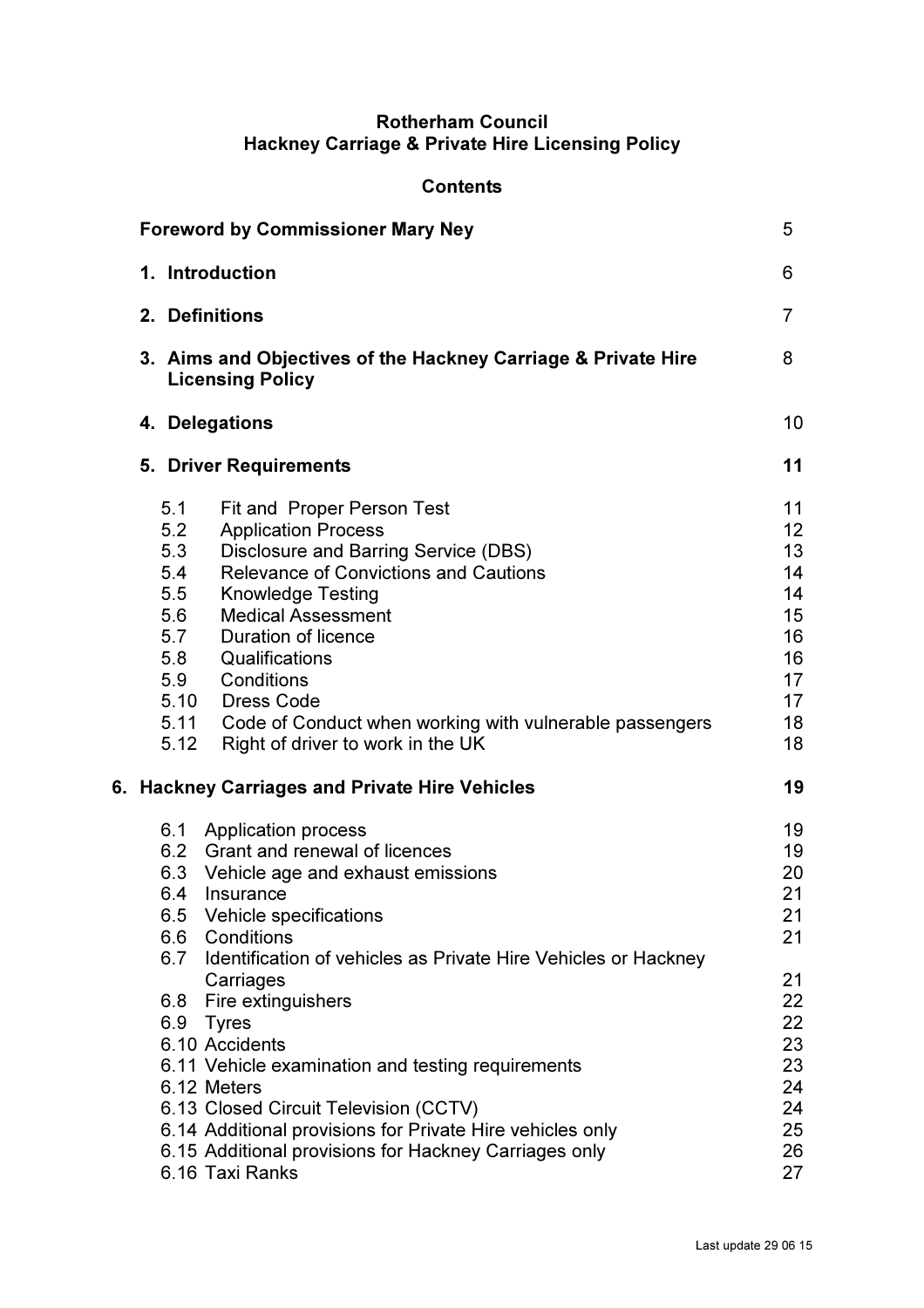|    |              | 6.17 Hackney Carriage and Private Hire Vehicle Quality Scheme                  | 27 |
|----|--------------|--------------------------------------------------------------------------------|----|
| 7. | <b>Fares</b> |                                                                                | 28 |
|    |              | 7.1 Hackney Carriages                                                          | 28 |
|    | 7.2          | <b>Private Hire Vehicles</b>                                                   | 28 |
|    | 8. Operators |                                                                                | 29 |
|    |              | 8.1 Requirement for a licence                                                  | 29 |
|    | 8.2          | Fitness and propriety                                                          | 29 |
|    | 8.3          | Insurance                                                                      | 30 |
|    |              | 8.4 Conditions                                                                 | 30 |
|    |              | 8.5 Use of operator name following revocation of licence                       | 30 |
|    | 8.6          | <b>Private Hire Vehicle Operator Accreditation Scheme</b>                      | 30 |
|    | 8.7          | Operator responsibility in relation to vehicles / drivers that are<br>operated | 30 |
|    | 9. Fees      |                                                                                | 32 |
|    | 9.1          | Fee structure                                                                  | 32 |
|    |              | 10. Compliance and enforcement                                                 | 33 |
|    |              | 10.1 Enforcement                                                               | 33 |
|    |              | 10.2 Enforcement penalty points                                                | 34 |
|    |              | 10.3 Suspension of licence                                                     | 34 |
|    |              | 10.4 Refusal to renew a licence                                                | 34 |
|    |              | 10.5 Prosecution of licence holders                                            | 35 |
|    |              | 10.6 Appeals                                                                   | 35 |
|    |              | 10.7 Service Requests and Complaints                                           | 35 |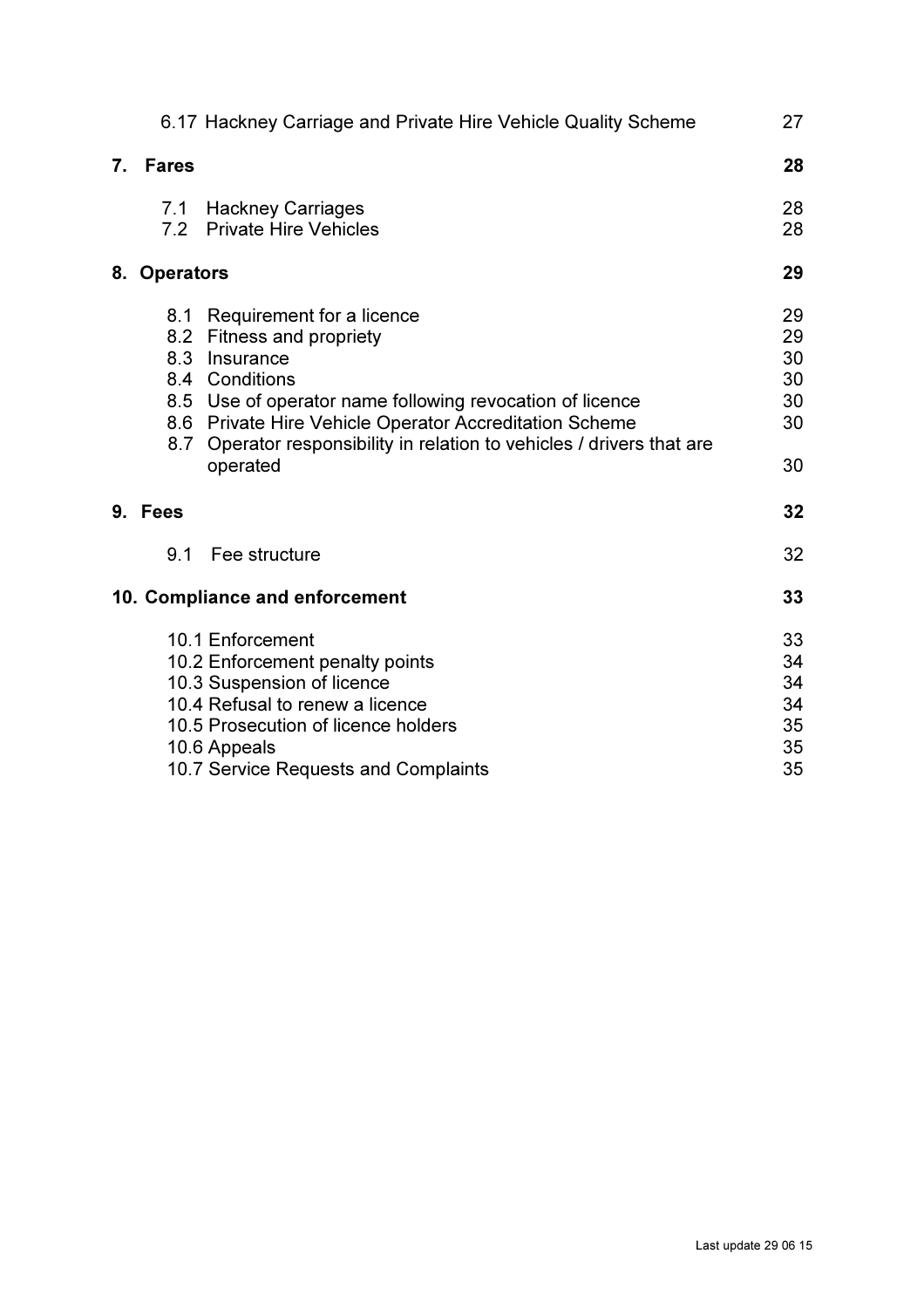# Appendices

| Appendix A Private Hire and Hackney Carriage Drivers Application Procedure                            |
|-------------------------------------------------------------------------------------------------------|
| Appendix B Disclosure and Barring Service (DBS) Application Procedure                                 |
| Appendix C Policy relating to the relevance of previous convictions and other relevant<br>information |
| Appendix D Private Hire / Hackney Carriage Driver Conditions of Licence                               |
| Appendix E Hackney Carriage Byelaws                                                                   |
| Appendix F Dress Code                                                                                 |
| Appendix G Code of Conduct when working with vulnerable persons                                       |
| Appendix H Hackney Carriage & Private Hire Vehicle Licensing Application<br>Procedures                |
| Appendix I Vehicle age & emissions                                                                    |
| Appendix J Policy in Relation to the Specification of Private Hire Vehicles                           |
| Appendix K Policy in Relation to the Specification of Hackney Carriages                               |
| Appendix L Private Hire Vehicles - Schedule of Conditions                                             |
| Appendix M Hackney Carriage Conditions                                                                |
| Appendix N Private Hire vehicle and Hackney Carriage vehicles examination<br>and testing requirements |
| Appendix O Advertisements                                                                             |
| Appendix P Taxi Rank Locations                                                                        |
| Appendix Q Private Hire Operators Conditions                                                          |
| Appendix R General Enforcement Policy                                                                 |
| Appendix S Hackney Carriage and Private Hire Driver Points Based<br><b>Enforcement Scheme</b>         |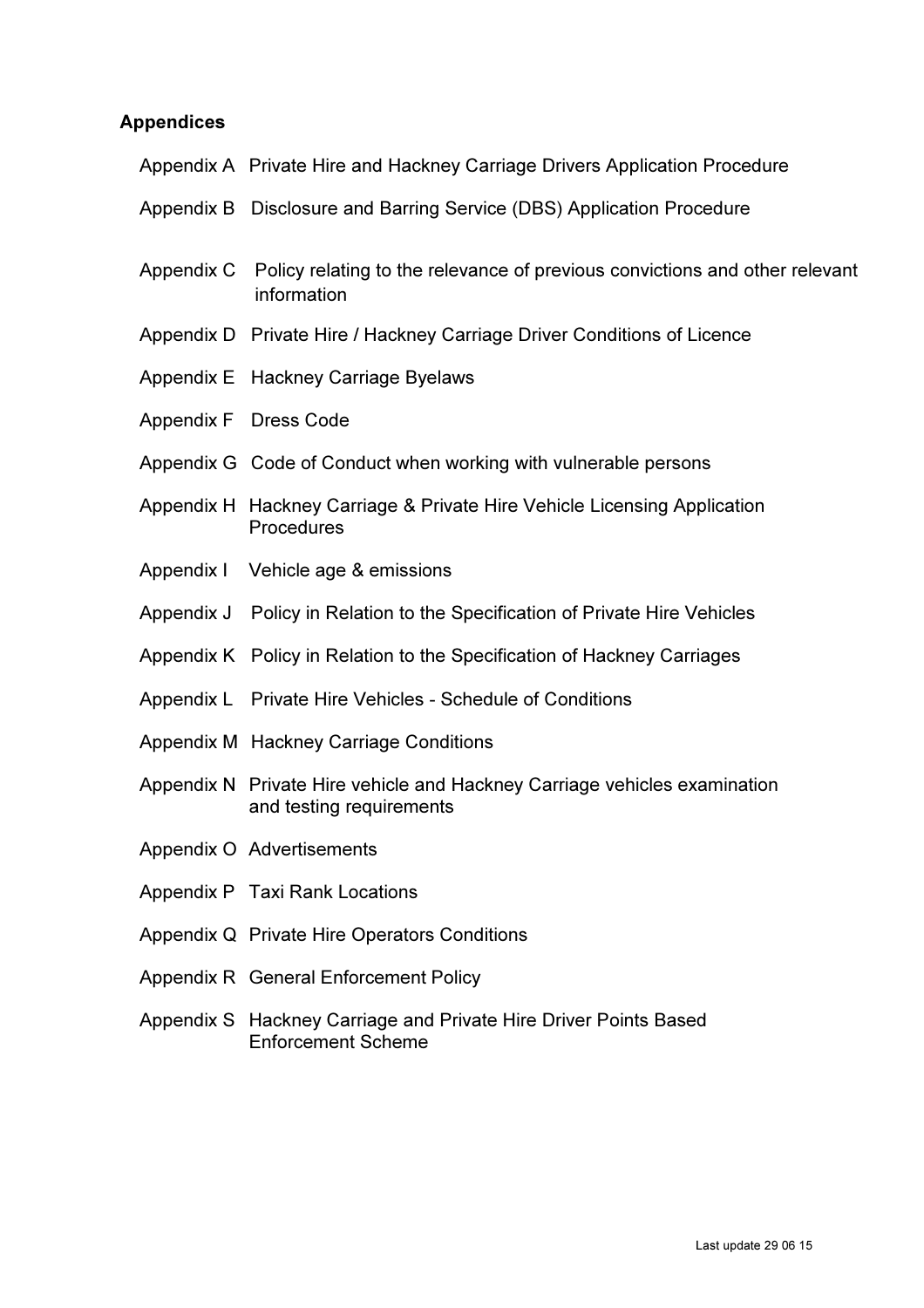# Foreword by Commissioner Mary Ney

This policy seeks to set a standard that is amongst the highest in the country with the intention of both protecting the public and rebuilding confidence in the licensed trade. It is designed to promote improved professional behaviour amongst licence holders, to increase their awareness of safeguarding issues, and to allow those that share the Council's commitment to a high standard of service to thrive. The policy will make it extremely difficult for disreputable individuals to operate within the licensed trade.

Both the Jay report into Child Sexual Exploitation (CSE) in Rotherham and the subsequent Corporate Governance Inspection led by Louise Casey CB identified issues, amongst which was the importance of having effective regulatory and enforcement functions in preventing and disrupting CSE. The Taxi licensing function has a key role in this.

At the heart of the new policy lies a commitment to the protection of the public, safeguarding children and the vulnerable and the prevention of crime and disorder. We aim to ensure that licensed drivers, operators and vehicles operating in the Borough are of the highest quality, and can be held to account for their performance.

The Council recognises the important role that Hackney Carriages and Private Hire vehicles play in enabling people to travel around the borough, in doing so they also have a role in portraying the image of the borough. The drivers themselves have a key role as Ambassadors for the Borough and Customers rightly expect that in using licensed vehicles they will be transported in comfort and safety. This will help to ensure that the industry and the local economy thrive.

The policy has been the subject of two rounds of consultation and I am grateful to all those who contributed their comments which has helped to shape the final policy. The council will begin the task of implementation from July 2015 and review progress and the workings of the policy in 12 months' time.

Mary Ney

Commissioner

July 2015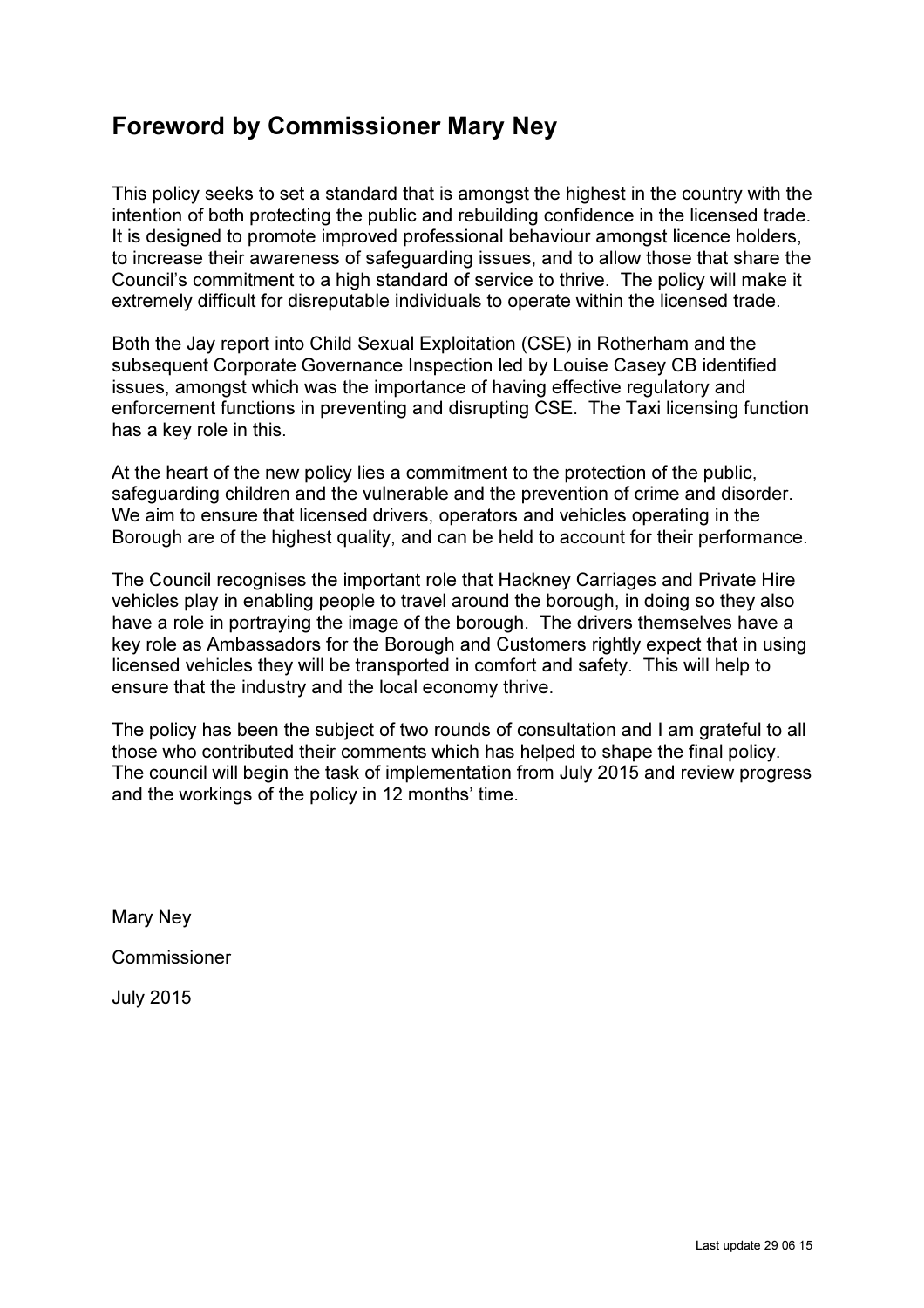# 1. Introduction

Rotherham Council is responsible for the regulation of the Hackney Carriage and Private Hire trades within the boundaries of the borough of Rotherham.

This policy and related procedures will guide the work of Rotherham Council in the way in which it carries out its functions. The policy has immediate effect and will be applied to existing licences and new applications received after the date that the policy is adopted by the Council.

The Council reserves the right to overturn a decision that has previously been made, or refuse a renewal of a licence, where clear errors are discovered. In addition, the Council will undertake periodic auditing of currently licensed drivers / vehicles to ensure that perverse or wrong decisions are discovered and corrected. Such audits will be conducted using this policy as the required standard.

The policy has been developed by Rotherham Council after consulting with both the public at large and the trade in particular. In developing this policy we have also taken into consideration:

- The Council's licensing aims and objectives (see section 3 of this policy)
- Current legislation
- Other Rotherham Council polices
- The Office of Fair Trading "The Regulation of Licensed Taxi and PHV Services in the UK" 2003
- Taxi and PHV Licensing Criminal Convictions; Policy, Local Government Regulation, Sept 2010
- Guidance on the Rehabilitation of Offenders Act 1974 March 2014
- Disclosure & Barring Service Information Note on Rehabilitation of Offenders Act 1974 and Police Act 1997 Orders - 2013
- Regulators' Code 2014
- The Department for Transport "Taxi and Private Hire Vehicle Licensing: Best Practice Guidance" March 2010 (under review)

This policy sets out the requirements and standards that must be met. In exercising its discretion in carrying out its regulatory functions, the Council will have regard to this policy document. However each application or enforcement action will be considered on its own merits.

The policy will be evaluated 12 months after it has been introduced, this will be to determine whether the policy is effective and has achieved the aims set out in Section 3 of this document. Following this initial evaluation, the Council will formally review the policy statement at least every three years and informally re-evaluate it from time to time. Where revisions are made, the Council will publish a statement of such revisions, along with a revised policy.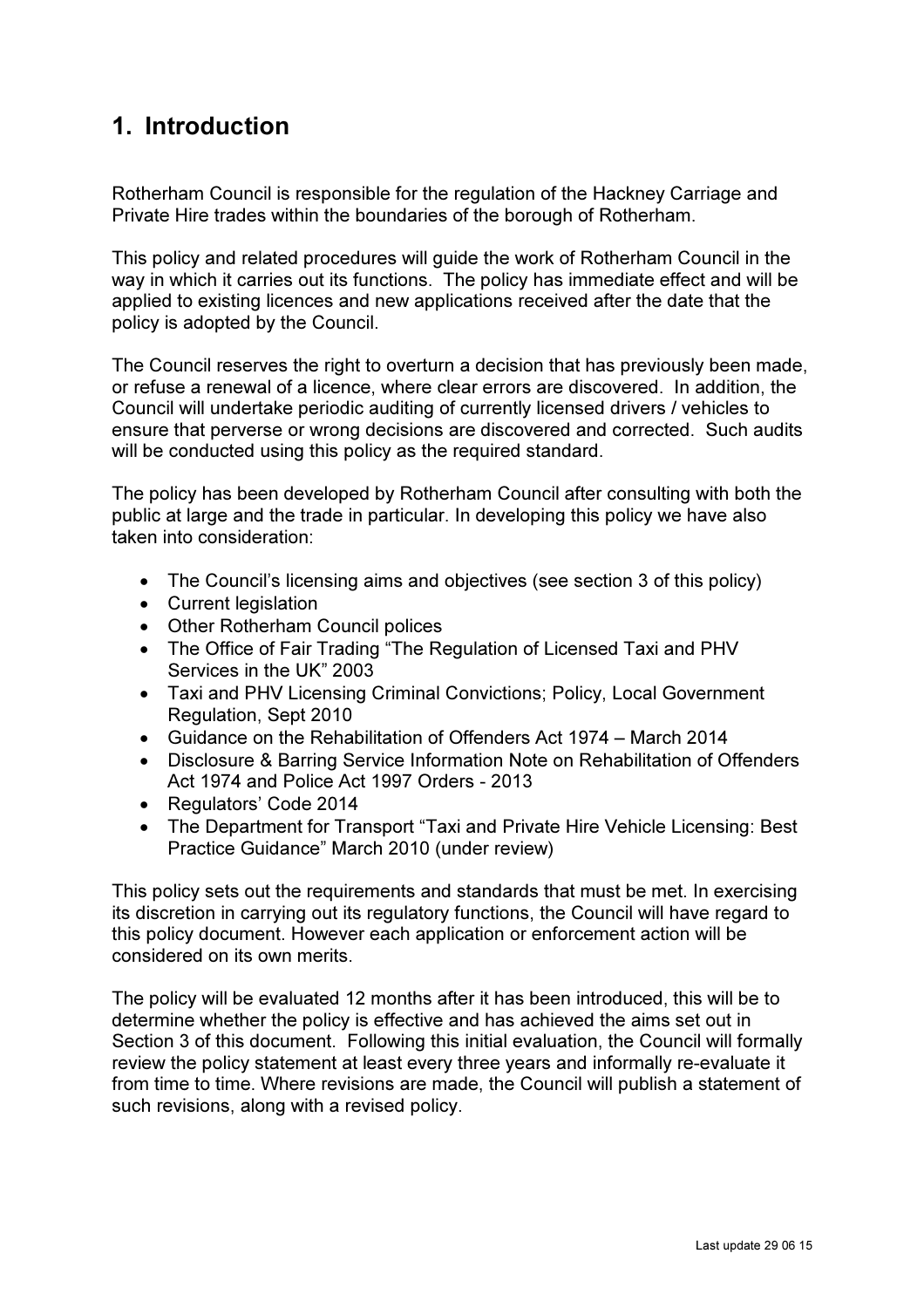# 2. Definitions

The Local Government (Miscellaneous Provisions) Act 1976, as amended, ("the 1976 Act") and the Town Police Clauses Act 1847 provides the regulatory framework for Rotherham Council (the "Council") as the Local authority (the "Authority") to carry out its licensing functions in respect of Hackney Carriage and Private Hire Licensing.

This document sets out the policy that the Council will apply when making decisions about new applications and licences currently in force. This policy applies to:

- Hackney Carriages; being a vehicle available to transport the public with no more than 8 passenger seats, which is licensed to ply for hire. This means that it may stand at ranks hailed in the street by members of the public, or undertake pre-booked work
- Private Hire vehicles: licensed to carry no more than 8 passengers but must be booked in advance by customers through an operator and cannot ply for hire in the street.
- Private Hire operators
- Hackney Carriage and Private Hire drivers

In undertaking its licensing function, the Council comply with relevant legislative requirements including:

- Town Police Clauses Act 1847 and 1889
- Local Government (Miscellaneous Provisions) Act 1976
- Transport Act 1985 and 2000
- Crime and Disorder Act 1998
- Environmental Protection Act 1990
- Disability Discrimination Act 1995
- Equality Act 2010
- Road Traffic Acts
- Health Act 2006
- Human Rights Act 1998

The Council will also have regard to other strategies, policies and guidance in its decision making. The Council will also have regard to wider considerations affecting visitors, employers and residents. These include: the availability of Hackney Carriage and Private Hire transport at all times; public nuisance; pollution; crime; and the capacity of the trade to cope with customer demand, particularly at night. The Council will also follow the principles laid out in the statutory Regulator's Code and any recommendations from the Better Regulation Delivery Office.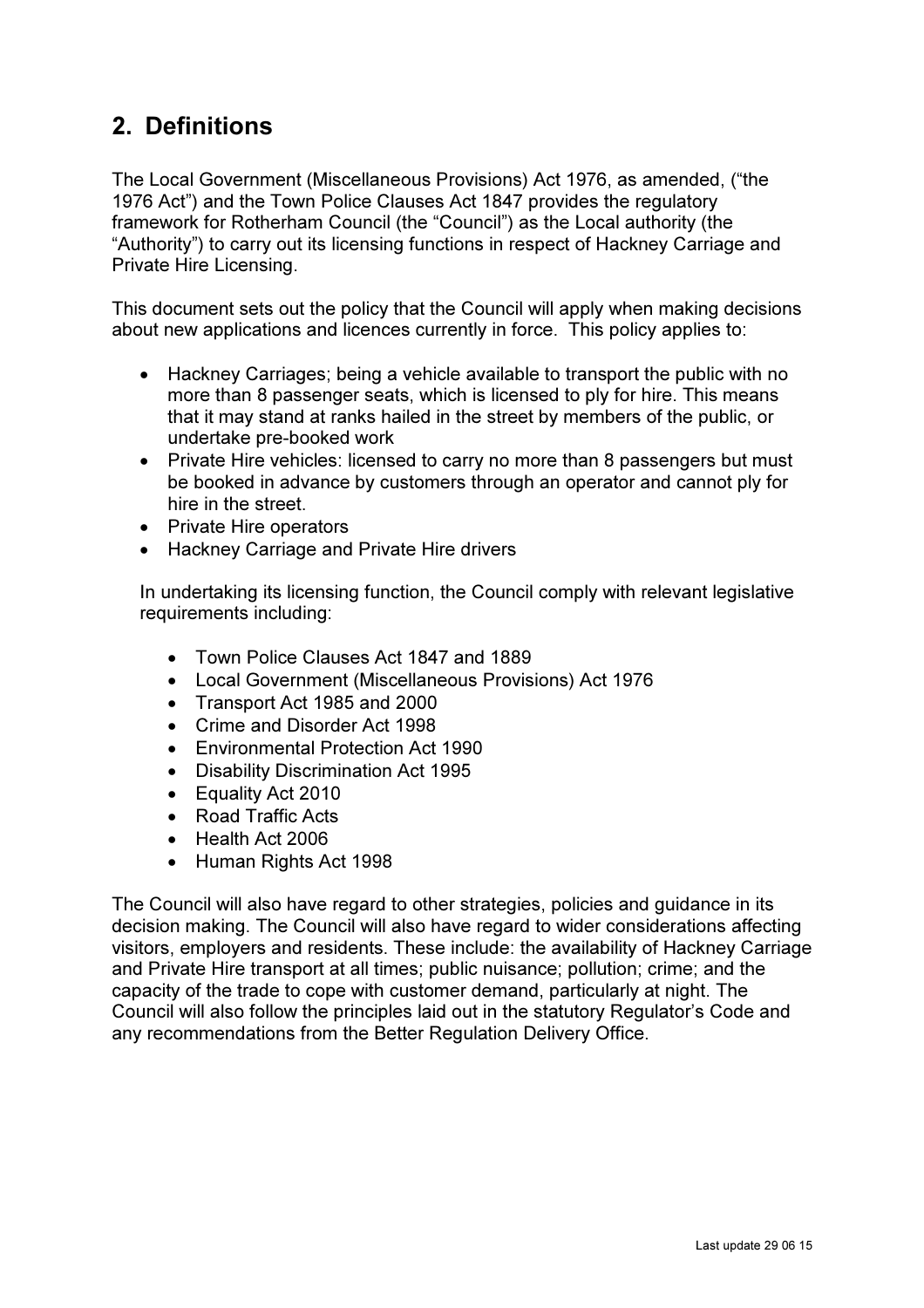# 3. Aims and Objectives of the Hackney Carriage & Private Hire Licensing Policy

The principal purpose of Hackney Carriage and Private Hire licensing is to protect the public and promote public safety. The Council will adopt and carry out its Hackney Carriage and Private Hire licensing functions with a view to promoting the following:

- The protection of the public, safeguarding children and the vulnerable and the prevention of crime and disorder,
- The safety and health of the public and drivers,
- Vehicle safety, comfort and access,
- Encouraging environmental sustainability,
- Promoting the vision of Rotherham

In promoting these licensing aims and objectives, the Council will expect to see licence holders and applicants continuously demonstrate that they meet or exceed the standards set by the Council.

### A. The protection of the public, safeguarding children and the vulnerable and the prevention of crime and disorder,

- Raising awareness amongst the licensed trade, and the general public, of issues of safeguarding children and vulnerable adults.
- Operating rules, conditions and disciplinary processes.
- Vetting, qualification, training and monitoring licensees.
- Measures to prevent noise, odour and light nuisance from Hackney Carriage and Private Hire activities.
- Commitment to work with the police and licensing authorities.
- An expectation that licence holders will treat all customers, passengers, the general public and Council officers with respect and courtesy at all times.

# B. The safety and health of the public and drivers

- the establishment of professional and respected Hackney Carriage and Private Hire trades
- Consideration of history of convictions and cautions.
- Driver training, qualification and performance.
- Knowledge of the Rotherham Borough area.
- Health and fitness to fulfil the role of a licensed driver.
- Crime prevention measures.
- Vehicle specifications.
- Safety at ranks including protection of drivers.
- Regular driver health checks.
- Public education campaign.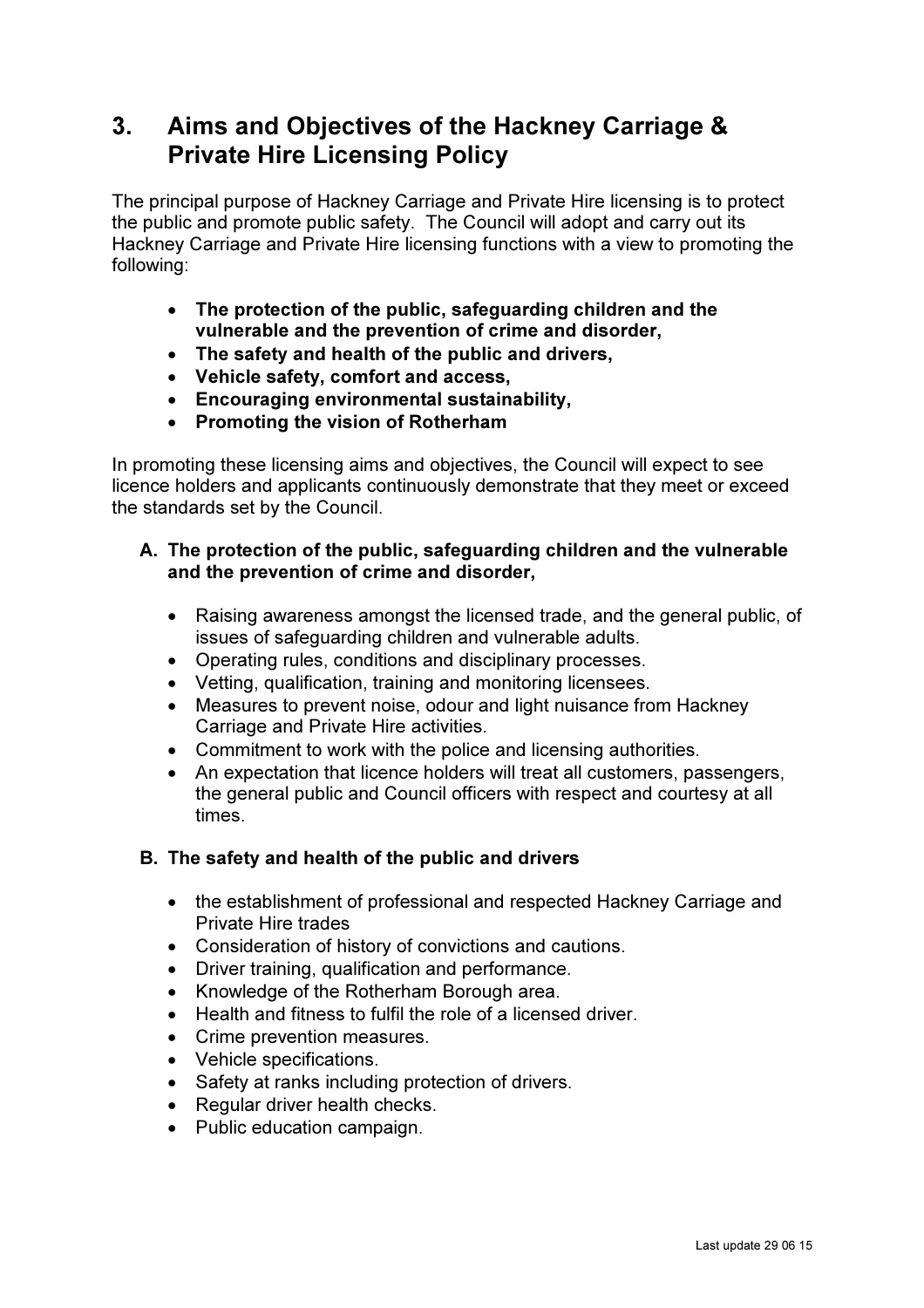### C. Vehicle safety, comfort and access

- Standards of vehicle comfort and appearance.
- Space standards for vehicles.
- Location of ranks.
- Use of ranks
- Provision of disabled facilities.
- Number of vehicles available.
- Provision for the aged and the young.
- Provision of safe and comfortable premises for customers to use.

#### D. Encouraging environmental sustainability

Working with stakeholders in the trade in finding methods of reducing vehicle emissions and not issuing licences for vehicles that are unable to comply with European Emissions Standards.

#### E. Promoting the vision of Rotherham

''Everyone in Rotherham will be have the opportunity to fulfil their potential"

In doing this the priorities of the Council will be enhanced:

- Protecting our most vulnerable people and families, enabling them to maximise their independence
- Ensuring all areas of Rotherham are safe, clean and well maintained
- Helping people to improve their health and wellbeing and reducing inequalities within the borough
- Stimulating the local economy and helping local people into work

These aims and objectives will be taken into account by the Council when making decisions. It is recognised that the licensing function is only one means of securing the delivery of the above objectives. The Council will therefore continue to work in partnership with the industry, its neighbouring authorities, the Police, local businesses and local people towards the promotion of the aims and objectives.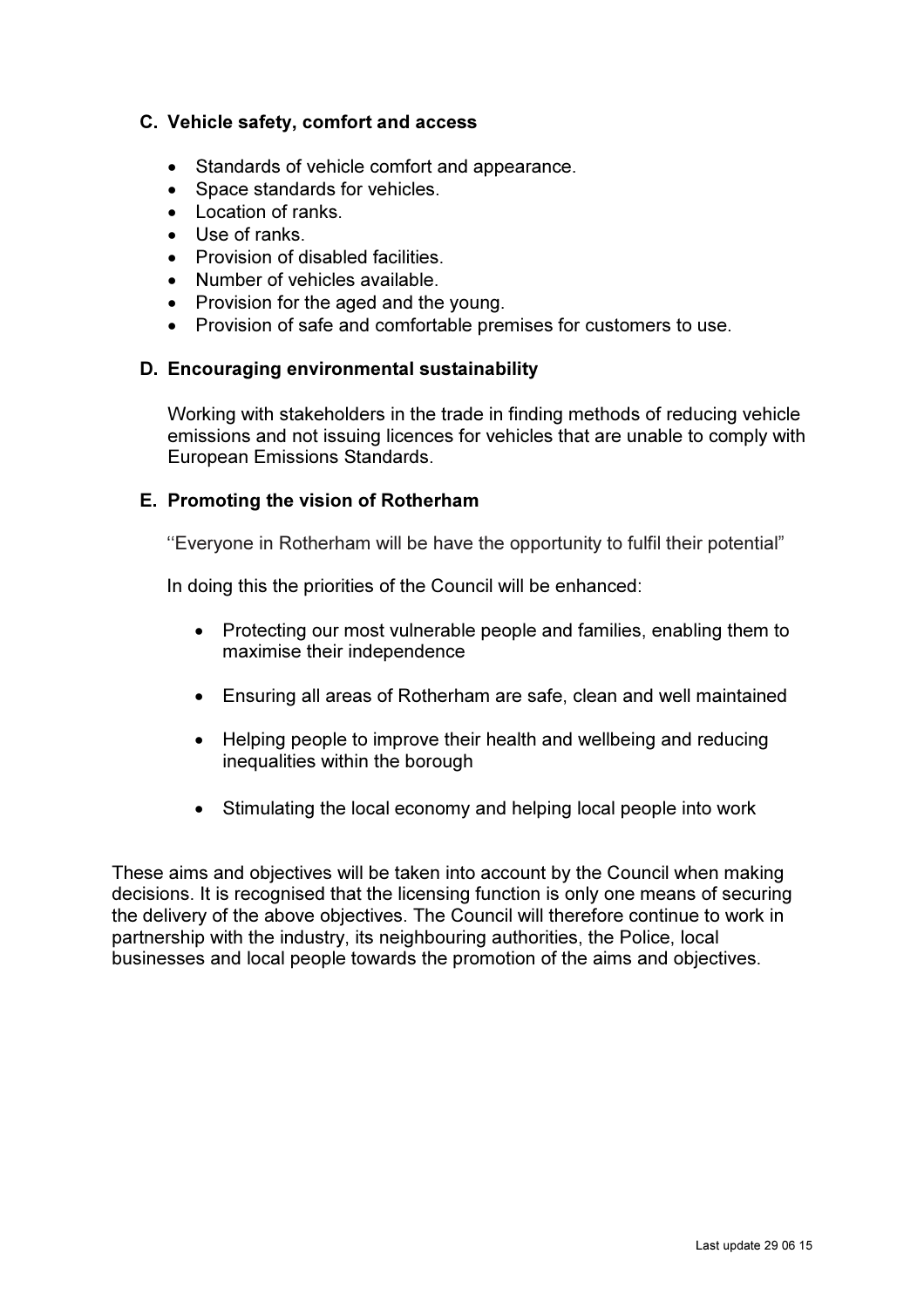# 4. Delegations

Under the Council's Constitution the Licensing Board has the authority, amongst other licensing matters, to discharge non-executive regulatory board functions with respect to Hackney Carriage and Private Hire licensing. This function is further delegated to the Licensing Board Sub Committee comprising of 5 elected members drawn from the Licensing Board who determine applications, contraventions, suspensions and revocations. References regarding the Licensing Board (the Board) shall, in this policy, also be inclusive of the Licensing Board Sub Committee.

As a result of the Secretary of State's intervention into Rotherham Council in February 2015, and the subsequent appointment of five Commissioners, the decision making authority of the Licensing Board and Sub-Committee has been suspended.

The existing delegation framework to officers will remain in place, but all decisions previously taken by the Licensing Board, Licensing Board sub-committee and Licensing Committee will now be taken by Commissioner Ney.

A process has been established for individual cases in which the members sit with the Commissioner to conduct any hearing, and the Commissioner then takes the decisions. Any policy decisions required will be taken by the Commissioner but modelled in the same way as the Advisory Cabinet process. The delegation levels will be subject to ongoing review, and it is expected that the authority to determine licences will return to the Licensing Board in due course.

The Director of Streetpride (the "Director") has been delegated by the Council to grant, suspend and refuse licences. In practice this power is restricted to the immediate suspension / revocation of licences in the interests of public safety, and the granting of licenses where there are no criminal or other concerns that give rise to doubts over the applicant's suitability to hold a licence.

In addition, the Director is delegated to appoint and authorise inspectors and officers to investigate and discharge statutory duties. These officers include the Council's Business Regulation Manager, Licensing Manager, Safer Neighbourhood Manager Community Protection Manager and Licensing Enforcement Officers. Such authorised powers include the issuing of warnings, suspension notices, STOP notices and the issuing of Enforcement Penalty Points.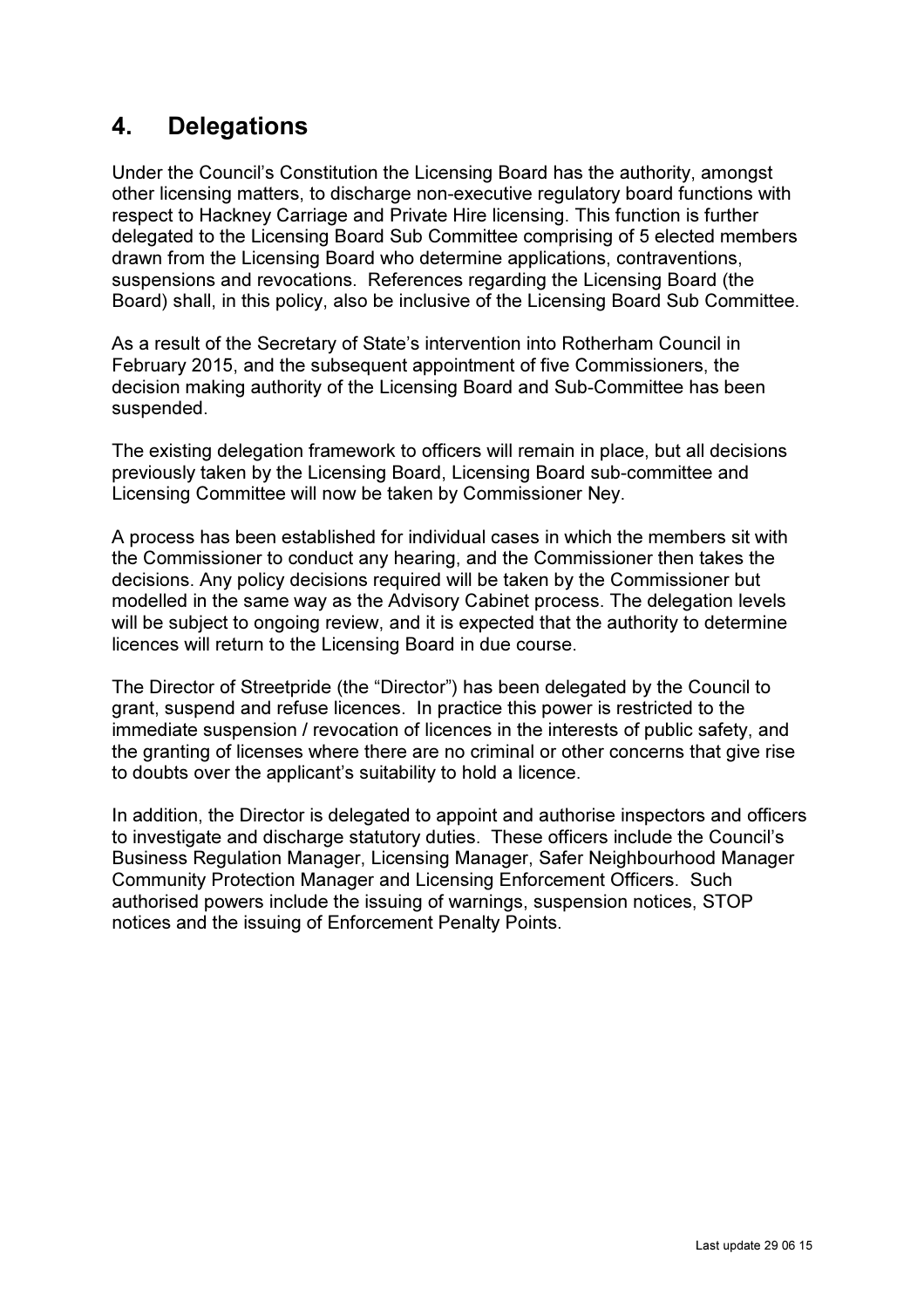# 5. Driver Requirements

All drivers must satisfy the Council that they are fit and proper people to be granted a drivers' licence, and must then remain a fit and proper person for the duration of that licence. The fitness and propriety of a driver will be monitored / assessed throughout the period that the licence is held.

Applicants are expected to act with honesty and integrity throughout the application process, and must therefore fully and accurately disclose any information that is requested. This includes information regarding previous convictions, warnings and reprimands, current investigations and pending criminal proceedings.

The Council aims to ensure that Private Hire and Hackney Carriage services delivered within the Borough are of a good standard. The application and compliance procedures are designed to ensure these standards are maintained, monitored for compliance and appropriately enforced.

The sections below, therefore, apply equally to Private Hire and Hackney Carriage drivers unless indicated and the application procedure is set out in Appendix A.

## 5.1 Fit & Proper Person Test

The Council considers that licensed drivers are in a position of trust, and therefore the council must ensure that applicants / licence holders are and remain fit and proper to hold a licence. This requirement is contained within Sections 51 and 59 of the Local Government (Miscellaneous Provisions) Act 1976 (Part II).

The term "Fit and Proper Person" for the purposes of taxi and Private Hire licensing is not legally defined. However, in determining whether a person is fit and proper to hold a licence, those tasked with determining licences / applications are effectively asking the following question of themselves:

"Would you allow your son or daughter, spouse or partner, mother or father, grandson or granddaughter or any other person for whom you care, to get into a vehicle with this person alone?"

If the answer to the question is an unqualified 'yes', then the person can be considered to be fit and proper. If there are any doubts in the minds of those who make the decision, then further consideration should be given as to whether a licence should be granted to that person.

In order to assess the suitability of an applicant (and to inform decision makers when answering the question above), the Licensing Authority will undertake whatever checks and apply whatever processes it considers necessary to ensure that licences are not issued to, or used by, unsuitable people. In assessing the suitability of an applicant or licence holder, the Council will take into consideration the following factors: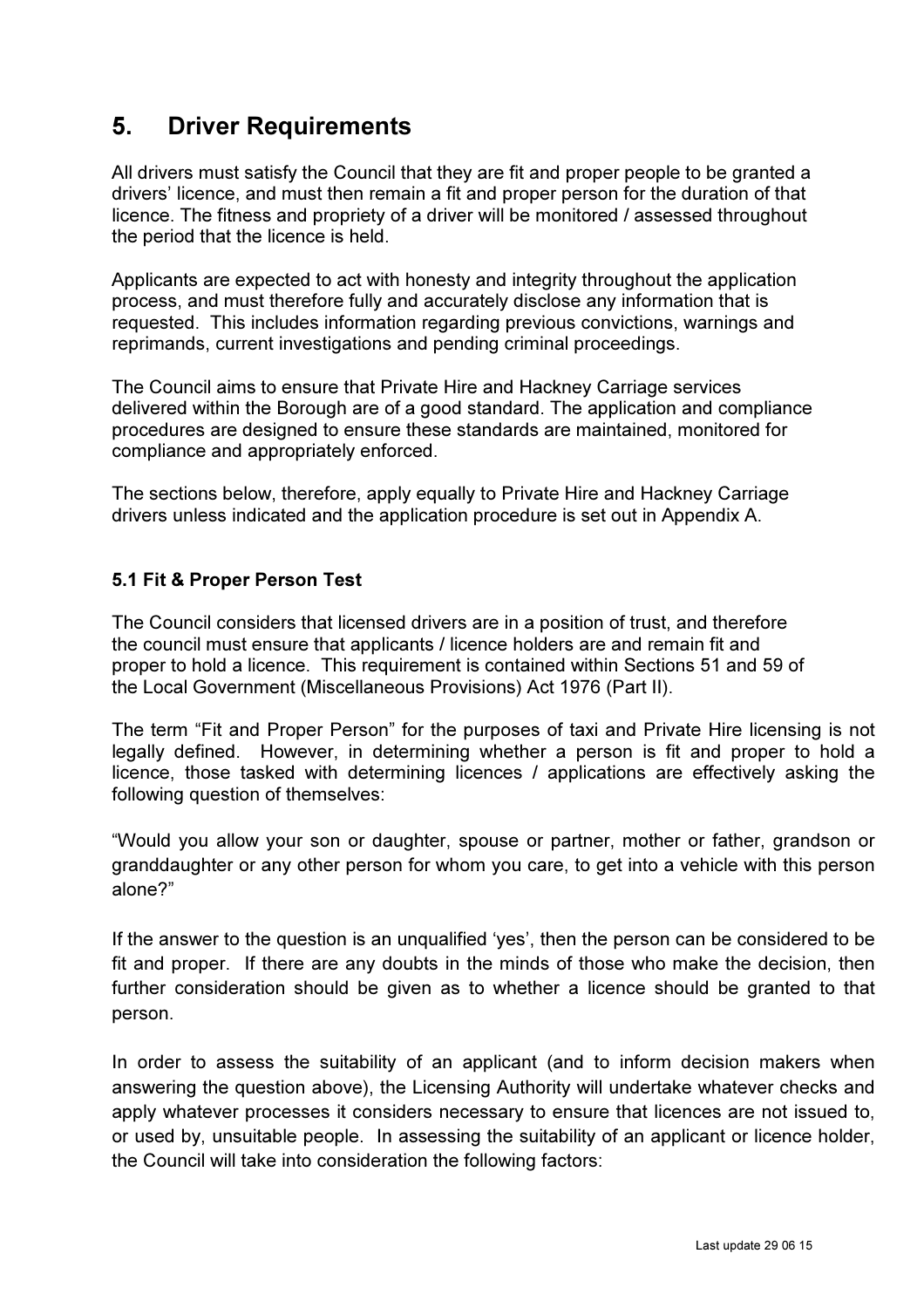- Criminality
- Period of holding a driver's licence
- Number of endorsed driving licence penalty points
- Right to work
- Medical fitness
- Standard of driving / driving ability
- General conduct / standards of behaviour (including online behaviour)
- The conduct of the applicant in making the application (e.g. whether they have acted with honesty and integrity during the application process).
- The previous licensing history of existing / former licence holders (including honesty and integrity).
- Theoretical knowledge of issues and matters related to the work of a licensed driver.

In addition the Council will also consider further information sources such as the Police (including abduction notices), Children and Adult Safeguarding Boards, other licensing authorities and statutory agencies.

## 5.2 Application process

This Council issue licences that enable the driving of both Hackney Carriages and Private Hire Vehicles. Licences shall be issued for a maximum period of 3 years but the Council can grant licences for a lesser period if deemed appropriate.

Applicants shall have a minimum of 2 years of holding either a full driving licence issued in the UK, the European Community (EC) or one of the other countries in the European Economic Area (EEA). In addition to the above, licensed drivers who hold an EC/EEA driving licence shall obtain a GB counterpart document. If this document is required it shall be produced before the initial licence is issued

The Council may directly access the DVLA records of applicants, or alternatively will employ the services of a third party to do this.

In addition, a third party service may be used to assess the suitability of applicants based on their general behaviour whilst using the internet (in particular social media sites).

Applicants shall provide proof that they have a statutory right to work in the UK and any applicant that has a limited right to work shall not be issued a driver licence for a period longer than that limited period.

The information submitted as part of the application process will be shared, when applicable, with other Council Departments and external statutory bodies e.g. Police and HM Customs & Excise.

An individual will not be considered fit and proper to hold a licence if there is any evidence of dishonesty, and/or it can be shown that an applicant or existing licence holder has misled, or attempted to mislead, the Council (either officers or members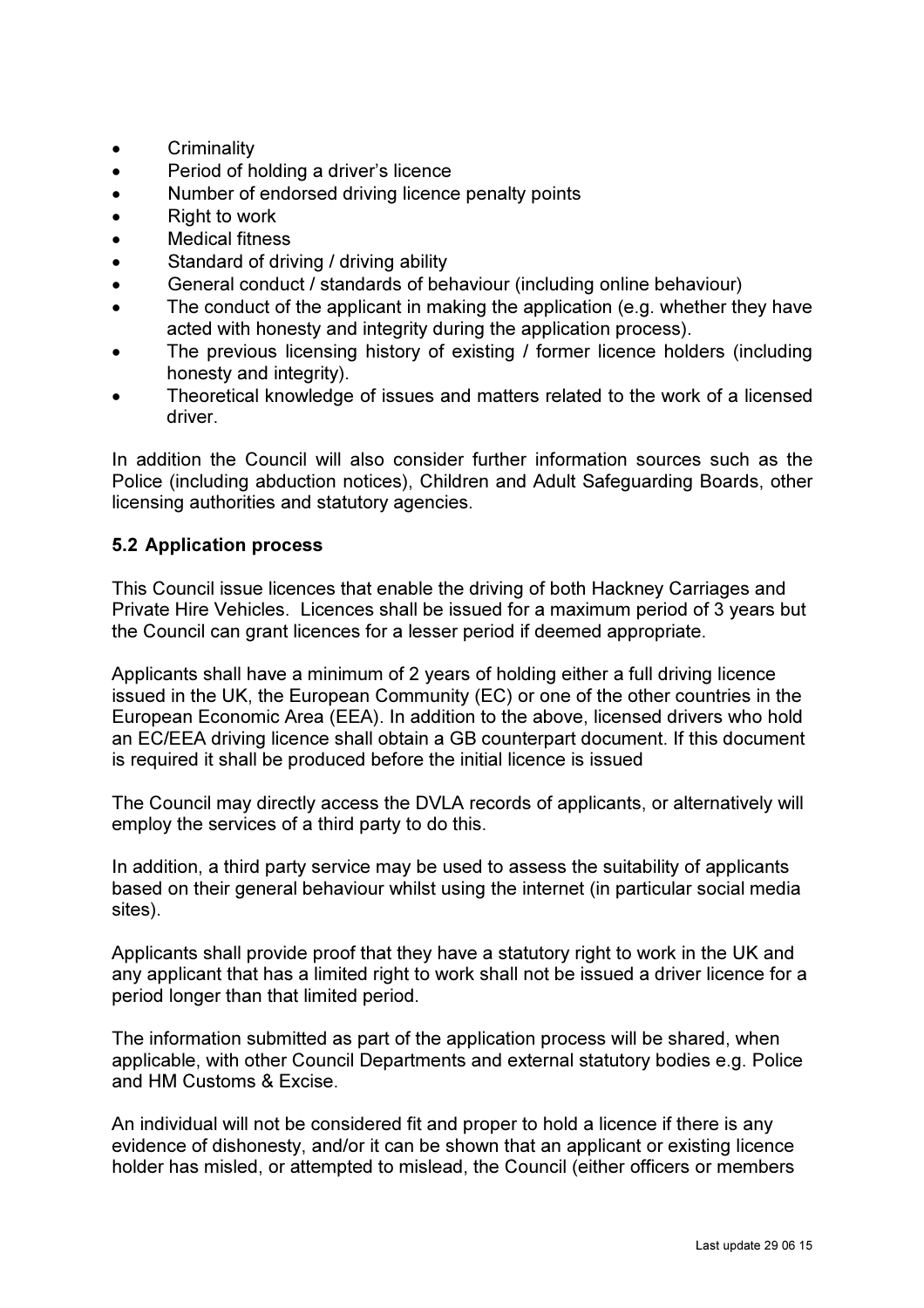of the Licensing Board) as part of any process associated with the administration or determination of a licence.

## 5.3 Disclosure and Barring Service (DBS)

A criminal record check on a driver is seen as an important safety measure. Enhanced Disclosure through the Disclosure and Barring Service is required as these disclosures include details of live and spent convictions, police cautions and other relevant information that indicates that a person poses a risk to public safety. The DBS application procedures are detailed in Appendix B of this policy.

Both Hackney Carriage and Private Hire drivers are included as "exceptions" within the Rehabilitation of Offenders Act 1974 (Exceptions) Order 1975 (the "Exceptions Order"). Accordingly all drivers will be asked to disclose on their application form any caution or conviction even if it is spent for other purposes and those will be revealed on the DBS certificate. Advice will be provided in relation to certain old and minor cautions and convictions which are referred to as "protected". These do not have to be revealed, and will not appear on the DBS certificate. This advisory clause is intended as general guidance only and anyone in doubt should seek their own legal advice.

All applicants for the grant or renewal of a licence requiring a DBS check shall be responsible for the costs of obtaining the DBS certificate.

The Council will only accept DBS certificates which are applied for through Rotherham Council's Licensing Unit. However, DBS certificates that are issued to other local authorities will be accepted if it has been printed within the last four weeks, is to an enhanced level and has been processed in relation to the child and adult workforce employment position (as specified on the certificate).

All new applicants must declare on the application form any convictions, cautions or fixed penalty notices they have received. All licence holders shall notify the Council of any convictions or cautions received during their licence period. Failure to inform the Council of any convictions, cautions and fixed penalty notices during the licensing period may result suspension or revocation of the licence.

A licence will not be granted or renewed in the absence of a current Enhanced DBS Disclosure Certificate.

All licence holders must subscribe to the Disclosure and Barring Service Online Update Service, this will be required by a condition placed on the licence. Any costs associated with maintaining this subscription must be met by the licence holder. The licence holder must give permission for the council to undertake checks of their DBS status should the council consider it necessary to do so. The council will use the update service to monitor the criminal record of licence holders. The update service can be used when a licence is renewed – if there are no changes recorded on the DBS certificate then a full DBS check will not be required. In all other cases a full Enhanced DBS check will be required before a licence is renewed.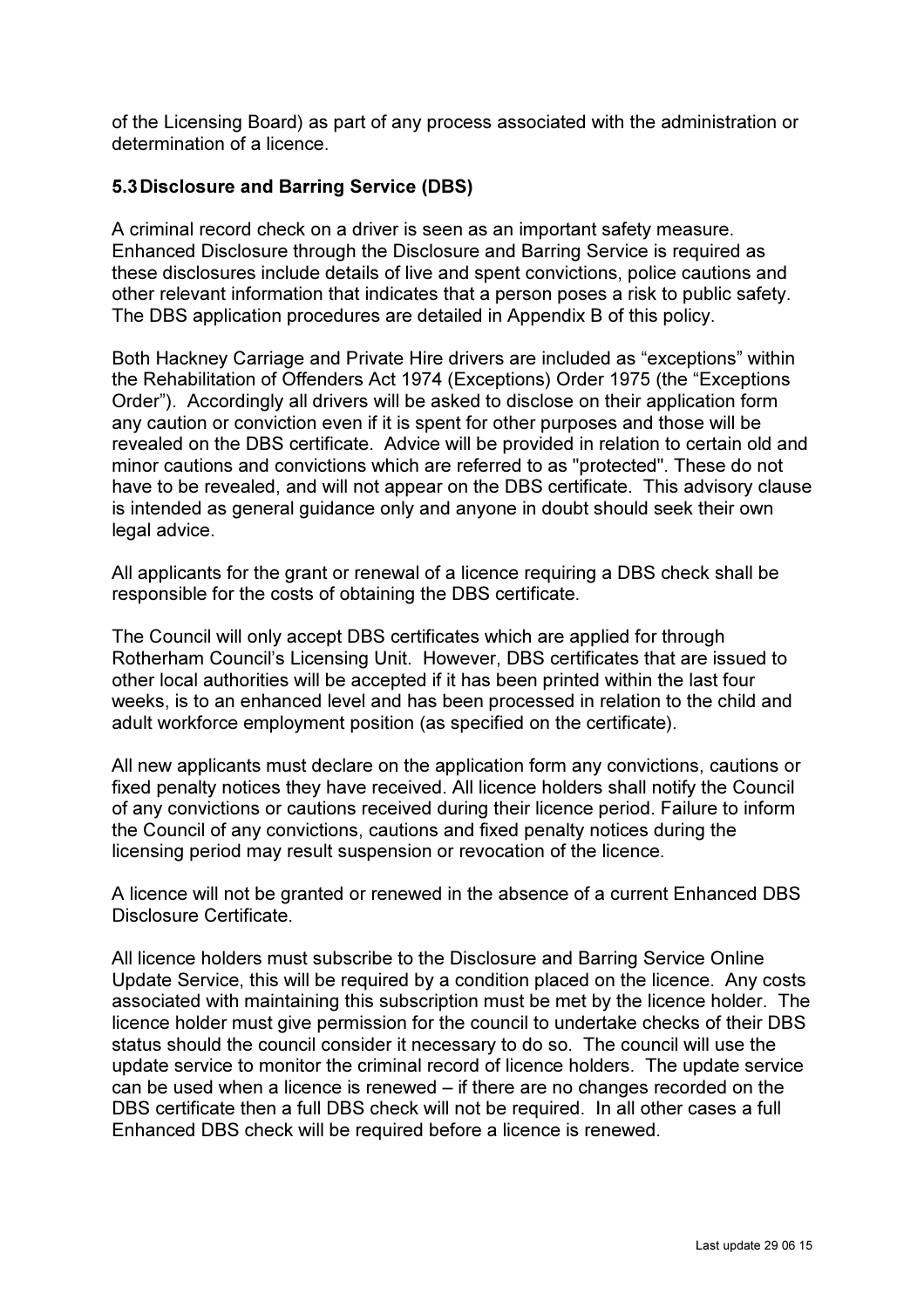## Applicants with periods of residency outside the UK

If an applicant has spent six continuous months or more overseas the Council will need to see evidence of a criminal record check from the country / countries visited covering the period that the applicant was overseas.

Because of the potential lifetime relevance for some of the most serious offences mentioned in this policy, the Council will need to ensure that sufficient background checks are conducted for those applicants that have lived oversees. For EU nationals (including UK citizens) suitable checks should be available. For those countries for which checks are not available, the Council will require a certificate of good conduct authenticated by the relevant embassy.

### 5.4 Relevance of Convictions and Cautions etc.

The Council is committed to ensuring that the licensed trade are fit and proper, this will entail periodic audits of licensed drivers to ensure that any errors or material changes are identified and acted upon.

In relation to the consideration of convictions, cautions, warning and reprimands etc., the Council has adopted the policy set out in Appendix C. The terms of this policy will have immediate effect, and will be immediately applied to all current licences issued by Rotherham Council (in so far as they relate to Private Hire and taxi licencing).

In assessing whether the applicant is a fit and proper person to hold or retain a licence, the Council will consider each case on its merits. It will take account of cautions and convictions, whether spent or unspent, but only in so far as they are relevant to an application for a licence.

Those applications or renewals with information indicating a past criminal record or, any other concern, will be referred to the Licensing Board who will make the assessment of whether or not the applicant is a fit and proper person to hold a licence in line with the policy at Appendix C.

The policy at Appendix C will also be used to determine the suitability of an existing licence holder should it be necessary to consider action in relation to the licence part way through the licence period.

### 5.5 Knowledge Testing

Applicants for a driver's licence are required to have passed the Council's knowledge test. This test will ensure that the applicant has sufficient knowledge in relation to:

- i. Literacy and numeracy
- ii. Child / adult safeguarding awareness
- iii. Disability awareness (including physical and sensory disability)
- iv. Road Safety
- v. Basic vehicle maintenance
- vi. Customer care / customer awareness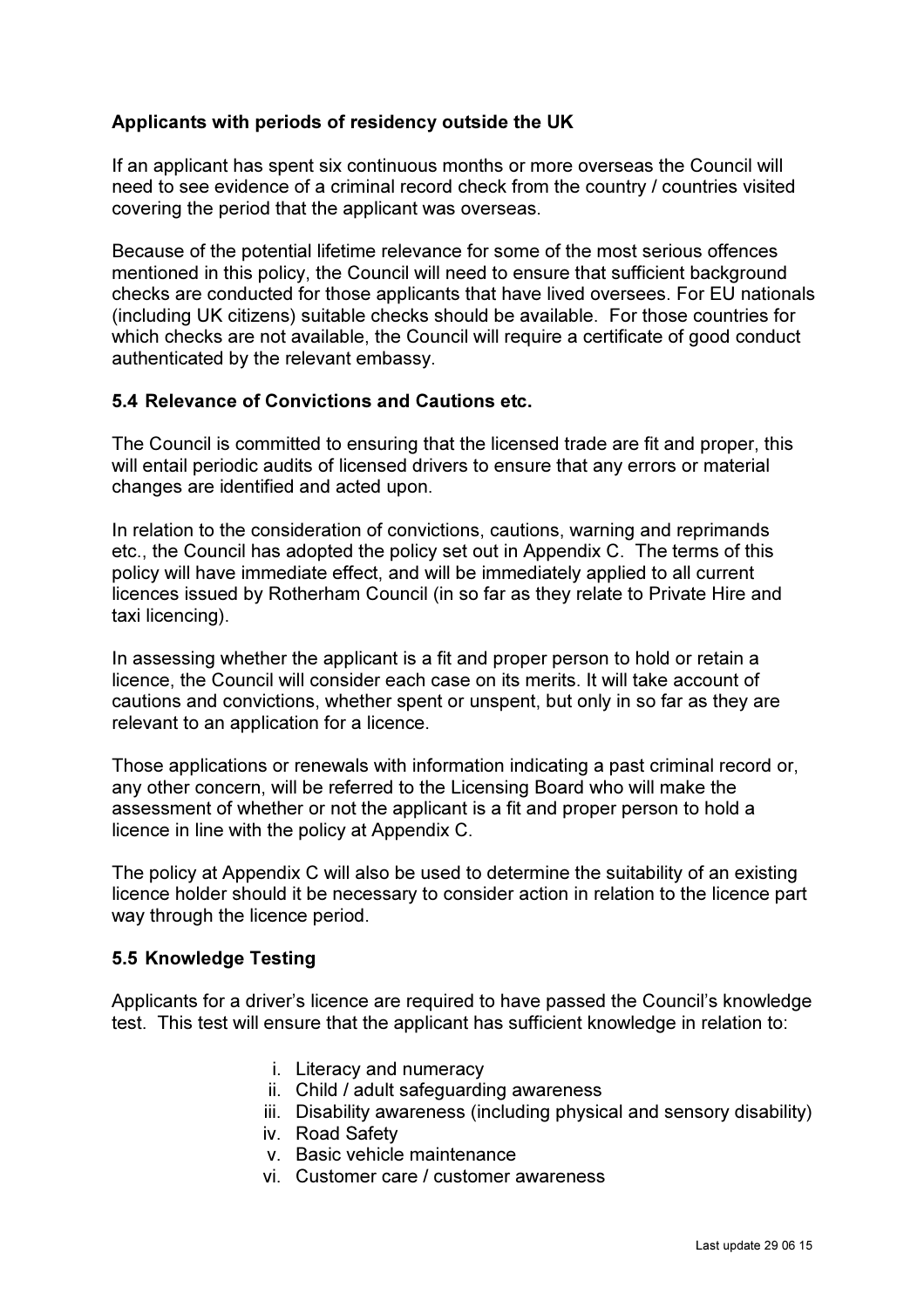#### vii. Local knowledge

In addition to the knowledge test, applicants will be required to demonstrate that they have abilities in English and Maths at least to Entry Level 3 standard (as defined in the Qualifications and Credit Framework). If necessary, the applicants' abilities in English and Maths will be assessed by an appropriately qualified individual that will be independent of the Council (such as a local college).

Applicants who do not meet Entry Level 3 standard in English and Maths will be provided with details of courses that they can attend to improve these skills. When the applicant has successfully completed a relevant course, they may then re-apply for a licence.

If applicants fail three successive knowledge tests they will be required to wait at least 12 months (from the date of the most recent failure) before being permitted to take further tests.

Applicants that fail a test must pay a resit fee prior to the test date and any applicant cancelling the test with less than 24 hours' notice will not be refunded the fee.

### 5.6 Medical Assessment

The Council recognises that licensed drivers should have more stringent medical standards than those applicable to normal car drivers because they carry members of the public who have expectations of a safe journey; they are on the road for longer hours than most car drivers; and they may have to assist disabled passengers and handle luggage and therefore requires Group 2 Standards of Medical Fitness as applied by the DVLA to the licensing of lorry and bus drivers, as the appropriate standard for licensed Hackney Carriage and Private Hire drivers.

Applicants shall provide a completed medical examination form supplied by the Council and completed by their own General Practitioner on first application and every 5 years thereafter until aged 65 years when annual examinations are required. Licence holders with certain medical conditions (for example certain neurological conditions) may also be required to submit annual forms and adhere to additional requirements in order for them to retain their driver's licence.

Holders of Public Service Vehicle (PSV) and / or Large Goods Vehicle (LGV) Licences, where the holder is able to produce proof of current medical examination less than 3 months old, shall not be required to undergo a medical examination on first application.

Licence holders must advise the Licensing Unit of any deterioration or other change in their health that may affect their driving capabilities.

Where there is any doubt as to the medical fitness of the applicant, the Council may require the applicant to undergo and pay for a further medical examination by a Medical Doctor appointed by the Council.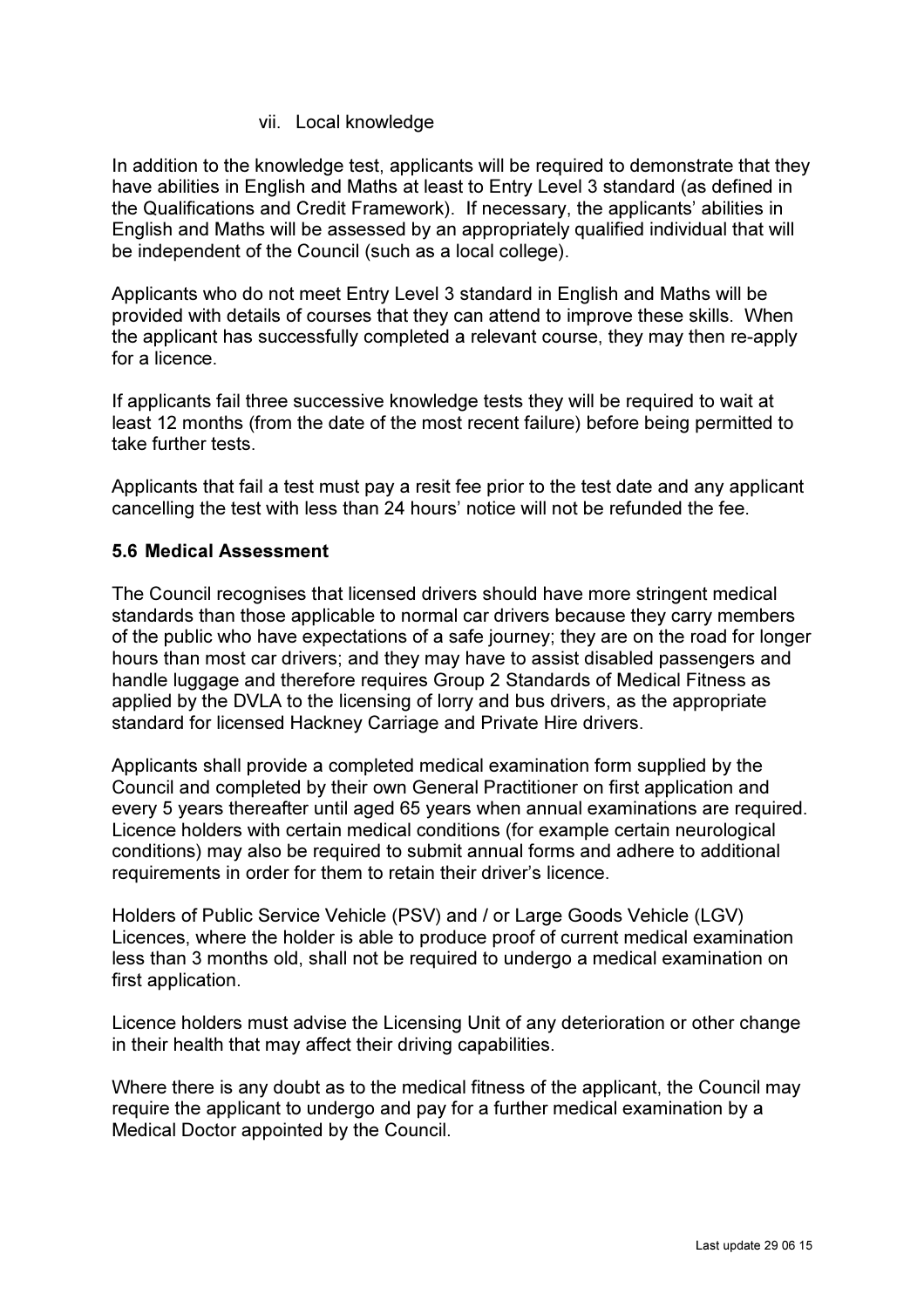Where there remains any doubt about the fitness of any applicant, the Licensing Board will review the medical evidence and make any final decision in light of the medical evidence available.

No licence shall be issued until medical clearance (if required) has been established.

A licence application will not be accepted / processed unless all elements of the application process have been completed.

Licensed drivers are under a legal duty to carry guide, hearing and other prescribed assistance dogs in their vehicles without additional charge. Drivers who have a medical condition which is aggravated by exposure to dogs may apply to the Council for exemption from the duty on medical grounds. If an application is successful they will be issued with an exemption certificate, and also be issued with a notice of exemption. The notice of exemption must be exhibited in the vehicle by fixing it, facing outwards, either on the windscreen or in a prominent position on the dashboard.

### 5.7 Duration of licence

The Council will normally issue licences for either a one or three-year period. However the Council does have the discretion to issue licences of a shorter duration, if it considers this to be necessary given the circumstances.

#### 5.8 Qualifications

The Council believes all passenger transport drivers whose role demands high standards in driving and customer service would benefit from a nationally recognised qualification that includes customer care, meeting the needs of people with disabilities, road safety, the handling of emergencies and how to defuse difficult situations and manage conflict.

As such, applicants (who are not existing licence holders) whose application for a drivers licence is determined on or after the date on which this policy becomes effective will be required to provide evidence of the following qualifications / skills to the Council before a licence will be issued:

- BTEC Level 2 Certificate in the Introduction to Role of the Professional Taxi and Private Hire Driver. Alternative qualifications may be accepted provided that they are to an equivalent standard of the BTEC and have a comparable syllabus. Any certificate must have been awarded within the last three years. In cases where the certificate was awarded more than 3 years ago, the certificate holder must demonstrate that they have undertaken a suitable refresher / CPD course – the content of which will be determined by the council.
- Satisfactory completion of an approved training / awareness raising course in relation to safeguarding children and vulnerable people. This course must have been approved by Rotherham Council Licensing Service.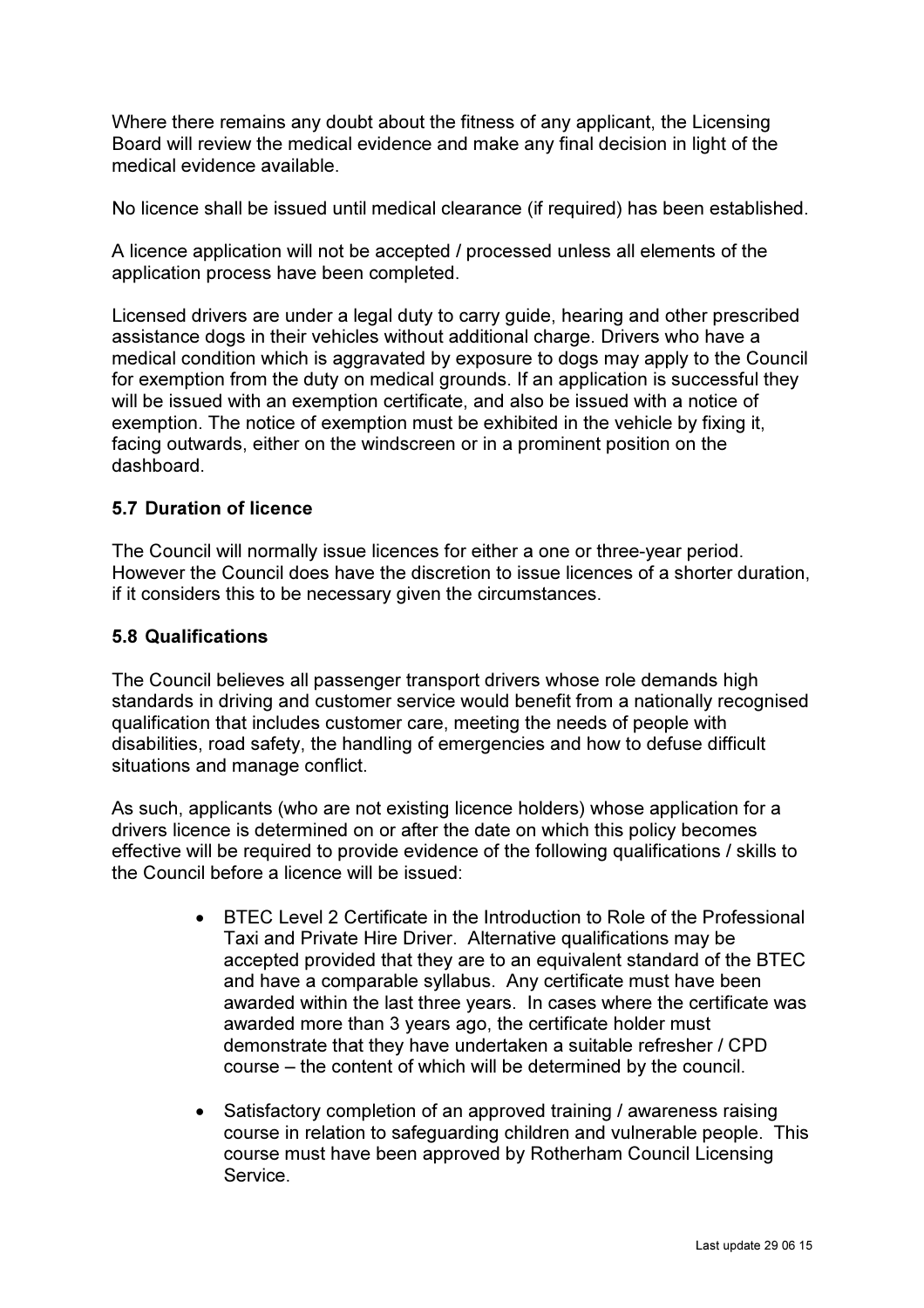• Ability in English and Maths at least to Entry Level 3 standard (as defined in the National Qualifications Framework).

Existing licence holders will be required to provide evidence of the qualifications detailed above in accordance with the implementation scheme determined by the Council.

Licence holders or applicants that possess an NVQ level 2 qualification in Road Passenger Vehicle Driving will only be exempted from the BTEC requirement if they are able to demonstrate that they have undertaken additional training in the elements covered in Unit 6 of the BTEC (unit code J/502/5985), have a level of knowledge comparable to that obtained by the completion of the BTEC and pass the council's enhanced knowledge test.

Alternative qualifications or training methods may be considered in exceptional circumstances, these will be determined on a case by case basis.

In addition to the above, all drivers that are licensed on the day that this policy is introduced, or are issued with a licence after this date, will be required to undertake an awareness raising session on safeguarding children and vulnerable within 3 months of three months of the policy being introduced. This training must be approved by Rotherham Council Licensing team. Drivers that can evidence that they have undertaken this training within the previous 12 months will be exempt from this requirement. All licensed drivers will be required to have undertaken this training by in accordance with the implementation scheme determined by the Council.

### 5.9 Conditions

The Council may attach such conditions to a Private Hire / Hackney Carriage driver's licence as are considered necessary. These are set out in Appendix D.

The Council has also made byelaws that are specifically applicable to Hackney Carriage drivers / proprietors. The existing Hackney Carriage byelaws are set out in Appendix E. These byelaws will be reviewed from time to time.

### 5.10 Dress Code

It is recognised that the taxi trade, both Hackney Carriage and Private Hire, play an important role in portraying a positive image of Rotherham and are seen as key Ambassadors for the Borough.

Anything that serves to enhance the professional image of the Hackney Carriage and Private Hire trade, and promotes the concept that drivers of licensed vehicles are professional vocational drivers is to be welcomed.

To ensure that not only are the above objectives are met but, also that driving is carried out safely, a Dress Code for licensed drivers has been set. This is provided at in Appendix F. It is a condition of licence that drivers adhere to this policy.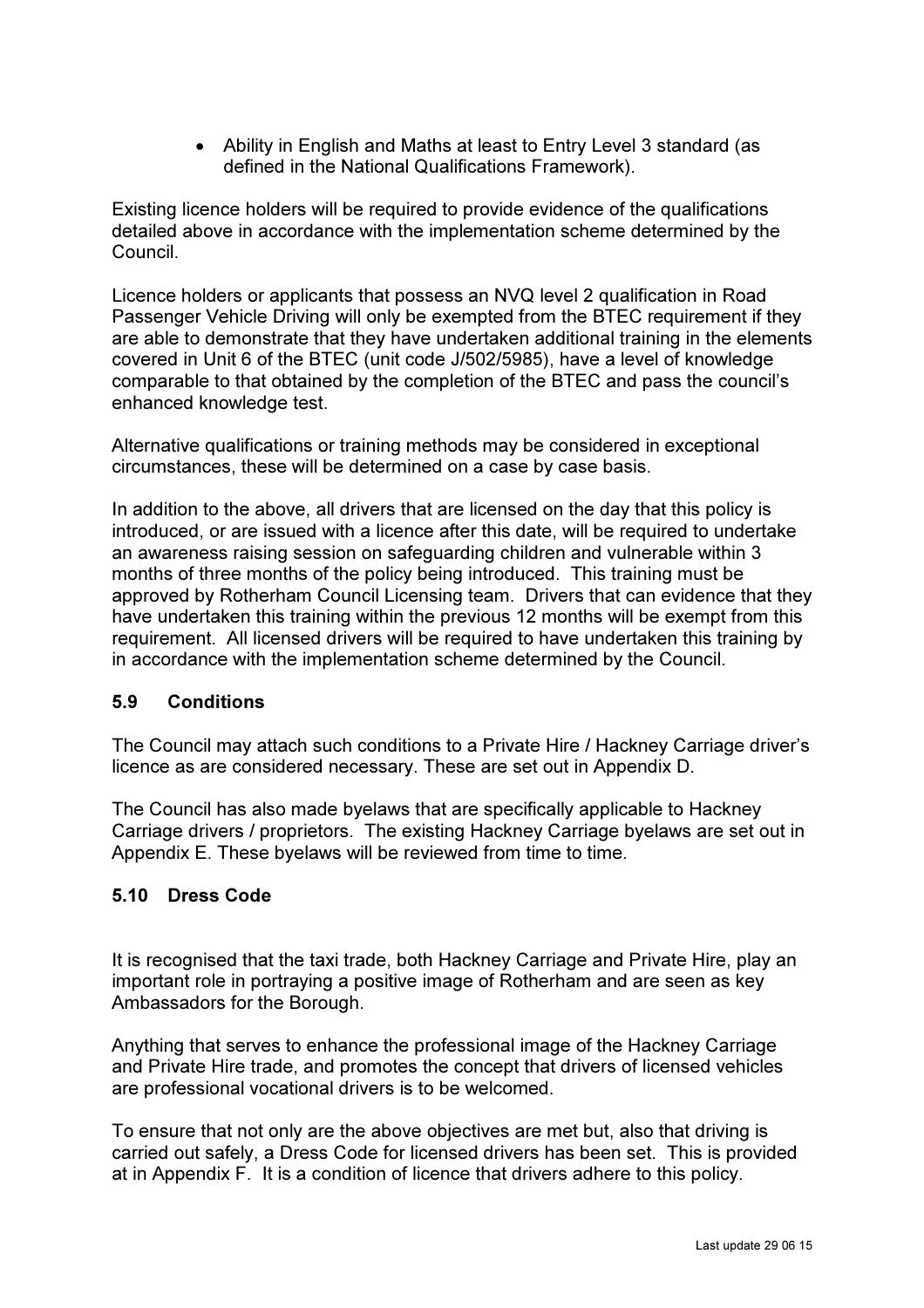Employees working for companies operating their own dress codes will still be required to comply with the Council's standard.

### 5.11 Code of Conduct when working with vulnerable passengers

It is essential that young, elderly and other vulnerable people are safeguarded and protected whilst being transported in a licensed vehicle. Accordingly a specific Code of Conduct must be complied with when working with vulnerable passengers. This is provided at Appendix G. It is a condition of licence that drivers adhere to this policy.

## 5.12 Right of driver to work in the UK

The Council will require all applicants to provide documentary evidence to confirm that they may legally work in the UK. Examples of documents that maybe provided include:

- A UK passport confirming that the holder is British Citizen (or citizen of another EEA country – including Switzerland),
- Passport or other travel document endorsed to show that the holder is allowed to stay in the United Kingdom and undertake paid employment,
- Full UK Birth / Adoption Certificate,
- An Immigration Document issued by the Border and Immigration Agency to the holder which indicates that the person named in it can stay in the United Kingdom and undertake paid employment,
- A work permit or other approval to take employment issued by the Home Office or the Border and Immigration Agency when produced in combination with either a passport or another travel document endorsed to show the holder is allowed to stay in the United Kingdom and is allowed to undertake paid employment.

This list is not exhaustive, and other documents may be accepted – further information will be provided by the Licensing Office on request.

Where an applicant is subject to immigration controls, a licence will not be issued for longer than the period that the applicant has permission to undertake paid employment in the United Kingdom.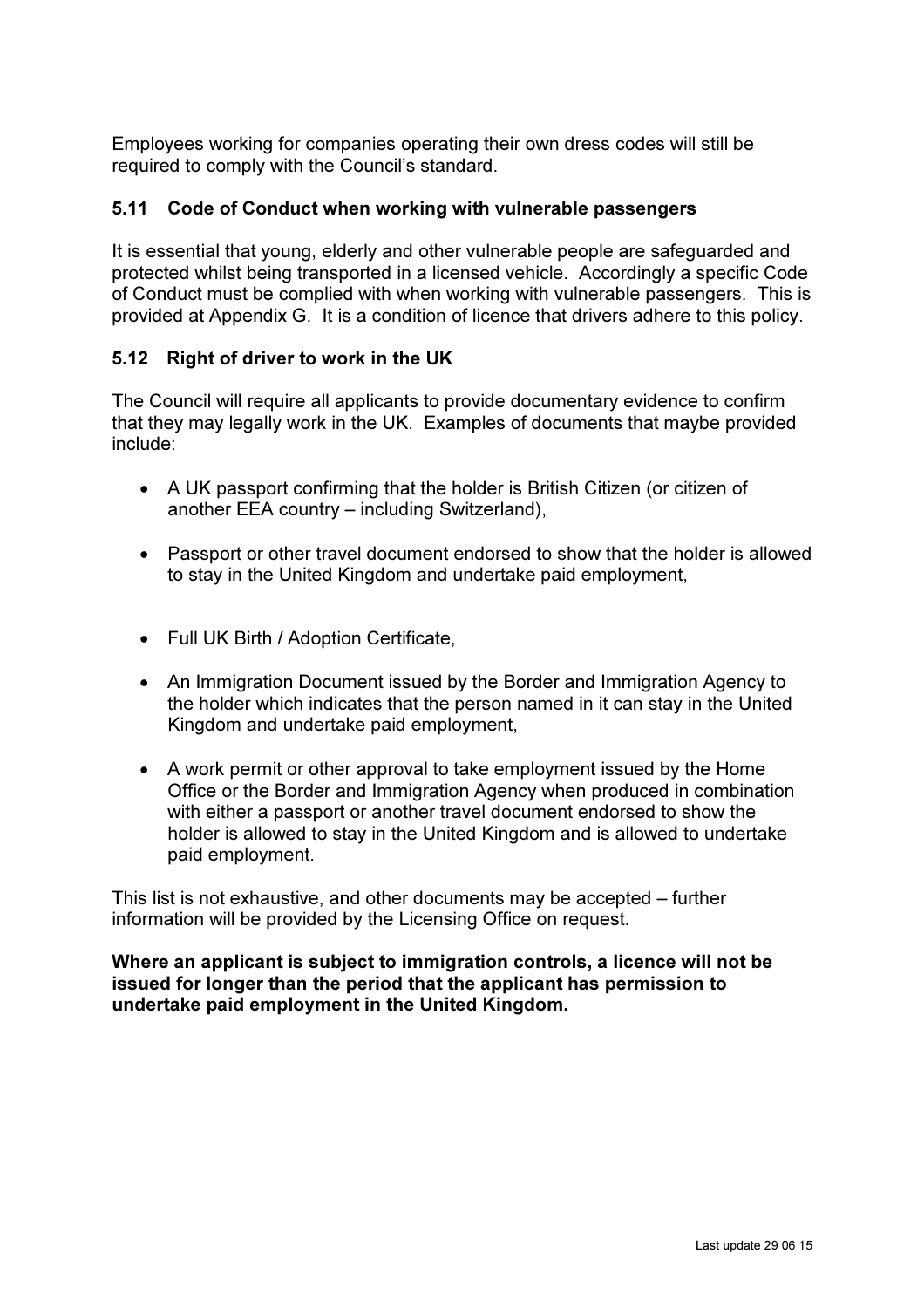# 6. Hackney Carriages and Private Hire Vehicles

### 6.1 Application process

The Council will consider all applications for vehicle licences on their own merits. The procedure for dealing with applications for Private Hire and Hackney Carriage vehicles is set out in Appendix H.

The applicant must submit the following to the Council in order for the application to be considered valid:

- The vehicle application form:
- The appropriate fee:
- The original of the Vehicle Registration Document (Log Book/V5) certificate of registration for the vehicle (the new keeper's supplement section of the V5 document will be accepted in the case of vehicles that are not licensed at the time that the application is made, and the vehicle has recently been purchased by the applicant (documentary evidence will be required). Licences will not be renewed unless the full V5 document is made available to the council at the time of application);
- The original insurance certificate or insurance cover note for the vehicle (this must be provided before the licence is issued)
- Confirmation from the Council's appointed vehicle testing station that the vehicle meets both the Council's vehicle specification and the vehicle examination requirements.

In addition:

• Any vehicle not manufactured with European Whole Vehicle Type Approval will be required to undergo Single Vehicle Approval (SVA) testing and evidence of that testing and the vehicle having obtained SVA produced to the licensing office.

The application must be made on the correct application form and all supporting documents completed in full.

### 6.2 Grant and renewal of licences

The vehicle must be submitted for a compliance test at the appointed test station. A Certificate of Compliance will be issued and must be produced as evidence that the vehicle meets the required standard. At this stage a vehicle licence will be issued, subject to the completion of all other elements of the application process and the provision of a valid certificate of motor insurance.

Vehicle licences will be issued for a one year period, commencing on the date that the licence is issued. Vehicles older than 5 years old on the day that licence is granted will be issued with a 12 month licence; however the licence plate will show an expiry date six months after the date that the licence is issued. A further plate will be issued covering the remainder of the licence period once the vehicle has been subjected to a vehicle inspection at the Council's appointed testing facility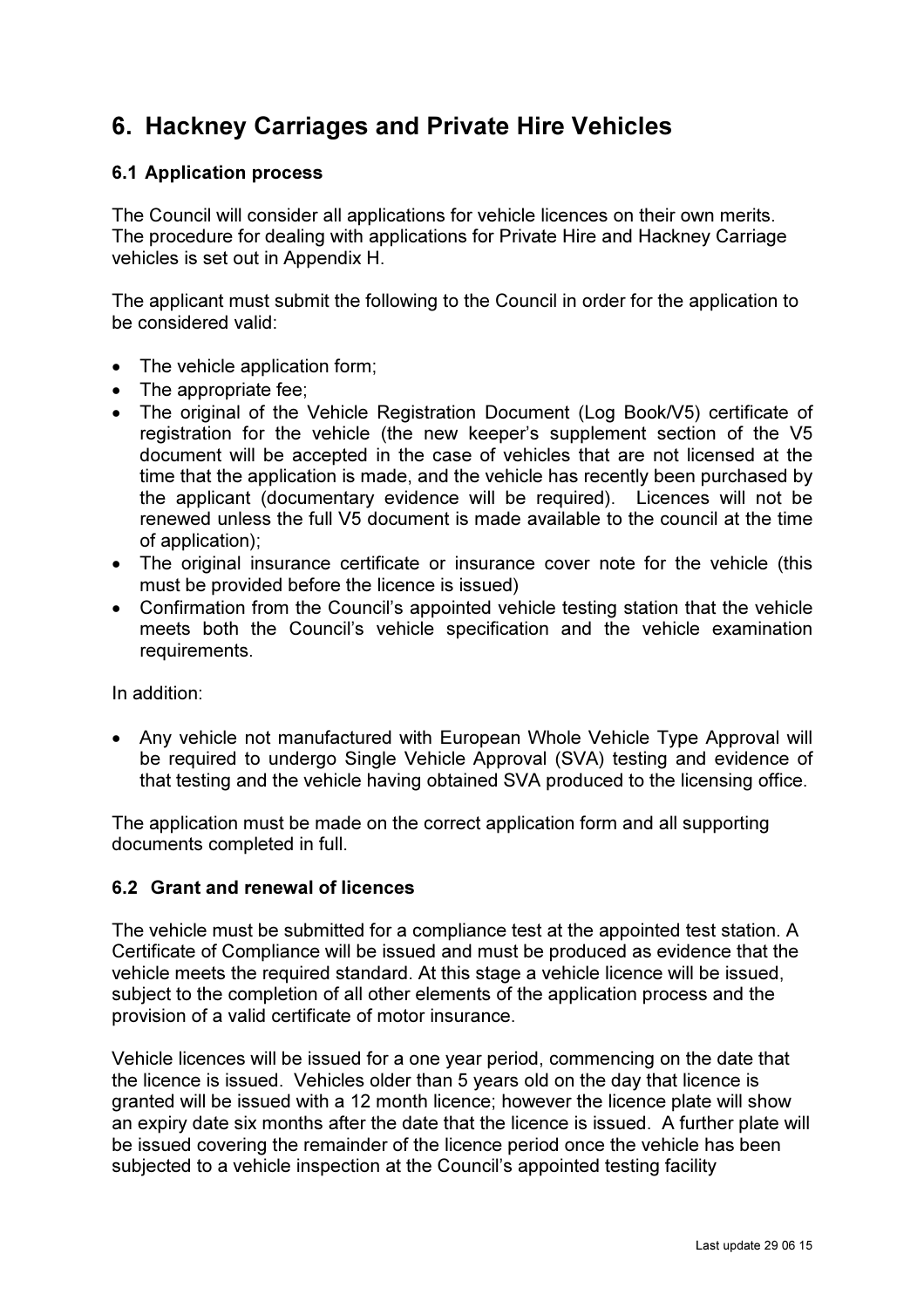(commonly referred to as an intermediate test). A licensed vehicle cannot be subjected to an intermediate test until 22 weeks after the issuing of the licence.

### 6.3 Vehicle age and exhaust emissions

Environmental protection legislation requires local authorities to review and assess air quality on a regular basis. Where air quality falls below the national standards, the Council is required to declare an Air Quality Management Area (AQMA) and develop a plan which identifies how air quality standards will be improved.

In Rotherham, vehicle exhaust emissions are a principal source of air pollution and this has resulted in the creation of several AQMAs along major roads including those within the town centre. In these areas of Rotherham, the levels of annual mean nitrogen dioxide do not comply with EU and national law. There is potential for the UK Government to be fined for breach of the EU limit values post 2015, and infraction proceedings have already been instigated by the European Commission. There are approximately 30,000 residents in Rotherham's designated AQMAs.

Public Health England estimates that a total of 1,406 life years are lost in Rotherham across the whole population as a result of air pollution, including that from vehicles. 5.7% of deaths are attributable to long term exposure to particulate air pollution.

Public transport is a significant element of air pollution in Rotherham due to vehicle emissions. Considerable work has been underway for some years between South Yorkshire Passenger Transport Executive and the South Yorkshire Local Authorities, to improve emissions from the fleet, which has had a number of successes including, in Rotherham, being able to revoke an Air Quality Management Area on the busy bus route along Fitzwilliam Road. As with other forms of public transport, emissions from the taxi / Private Hire fleet are among the sources which can be regulated and as such are a priority to be addressed with the aim of reducing levels of air pollution and helping to improve public health.

Rotherham Council's Air Quality Action Plan 2015 includes the measure of improving the Hackney Carriage and Private Hire fleet by setting minimum emission standards for vehicles licensed in the borough. The Council aims to ensure that Hackney Carriages and Private Hire vehicles are of a good standard. It recognises that the high mileage and general wear and tear sustained by vehicles will have an impact on their continued serviceability over a period of time.

In the interests of passenger safety and comfort and in support of these policies, the Council will introduce both vehicle emission standards and age requirements for licensed Hackney Carriage and Private Hire vehicles as part of the licensing process. It is viewed that this is justifiable to ensure the sustained improvement of Rotherham's taxi fleet and the impact on the health and environment in the Borough.

The Council's policy in relation to the age of vehicles and the standard of emissions is set out in Appendix I.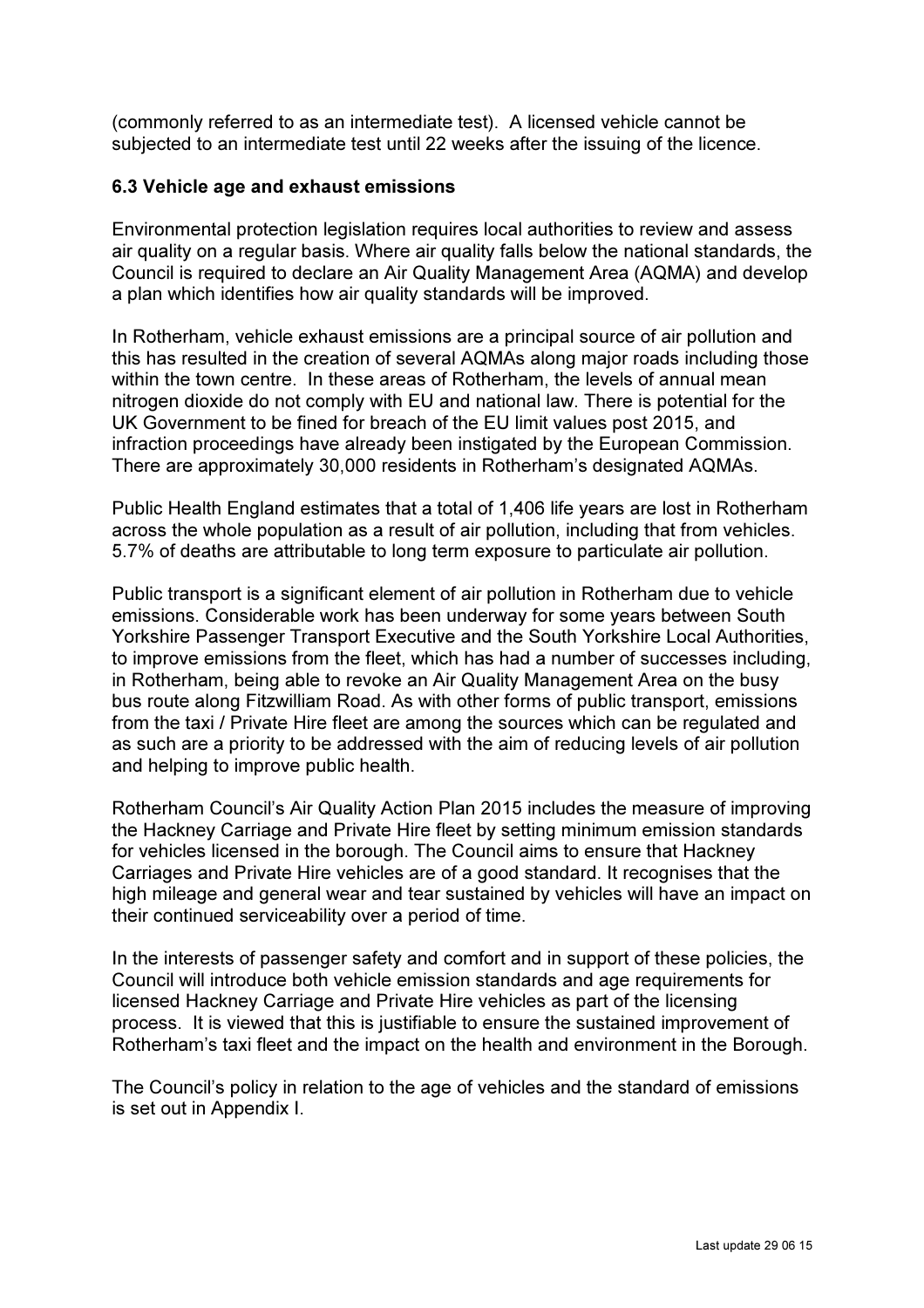### 6.4 Insurance

It is required that all insurance documents must be shown before a licence is issued. This requires:

- A valid certificate of insurance or cover note confirming that insurance is in place for each driver of the vehicle and specifying use as either a Hackney Carriage or Private Hire Vehicle.
- A Hackney Carriage vehicle requires insurance to cover public hire and hire and reward.
- A Private Hire vehicle requires insurance to cover hire and reward.
- A cover note will be accepted and the licence will be issued on the understanding that a certificate of insurance will be produced at the earliest opportunity.

The council will undertake periodic auditing of licensed vehicles to verify that the vehicle is appropriately insured.

### 6.5 Vehicle specification

The Council has set down a series of specifications. A vehicle will need to comply with these specifications prior to it being accepted as a licensed vehicle.

The specification for Private Hire vehicles is set out in Appendix J and for Hackney Carriages at Appendix K.

#### 6.6 Conditions

The Council is empowered to impose such conditions as it considers reasonably necessary in relation to the granting of Hackney Carriage or Private Hire Vehicle licences.

These are set out in Appendix L for Private Hire Vehicles and Appendix M for Hackney Carriages.

However, where it is considered necessary, additional conditions may be imposed. In considering what is reasonably necessary the Council will take into account it's the aims and objectives of this policy.

### 6.7 Identification of vehicles as Private Hire Vehicles or Hackney Carriages

The Council requires Hackney Carriages and Private Hire vehicles to clearly indicate to the public that they are licensed vehicles. Therefore, they must be clearly distinguishable from other vehicles and each other. The Council believes that clear signage, types of vehicle, together with colour of the vehicle, can achieve this.

- a) Hackney Carriage
- The exterior colour of all Hackney Carriages must be white.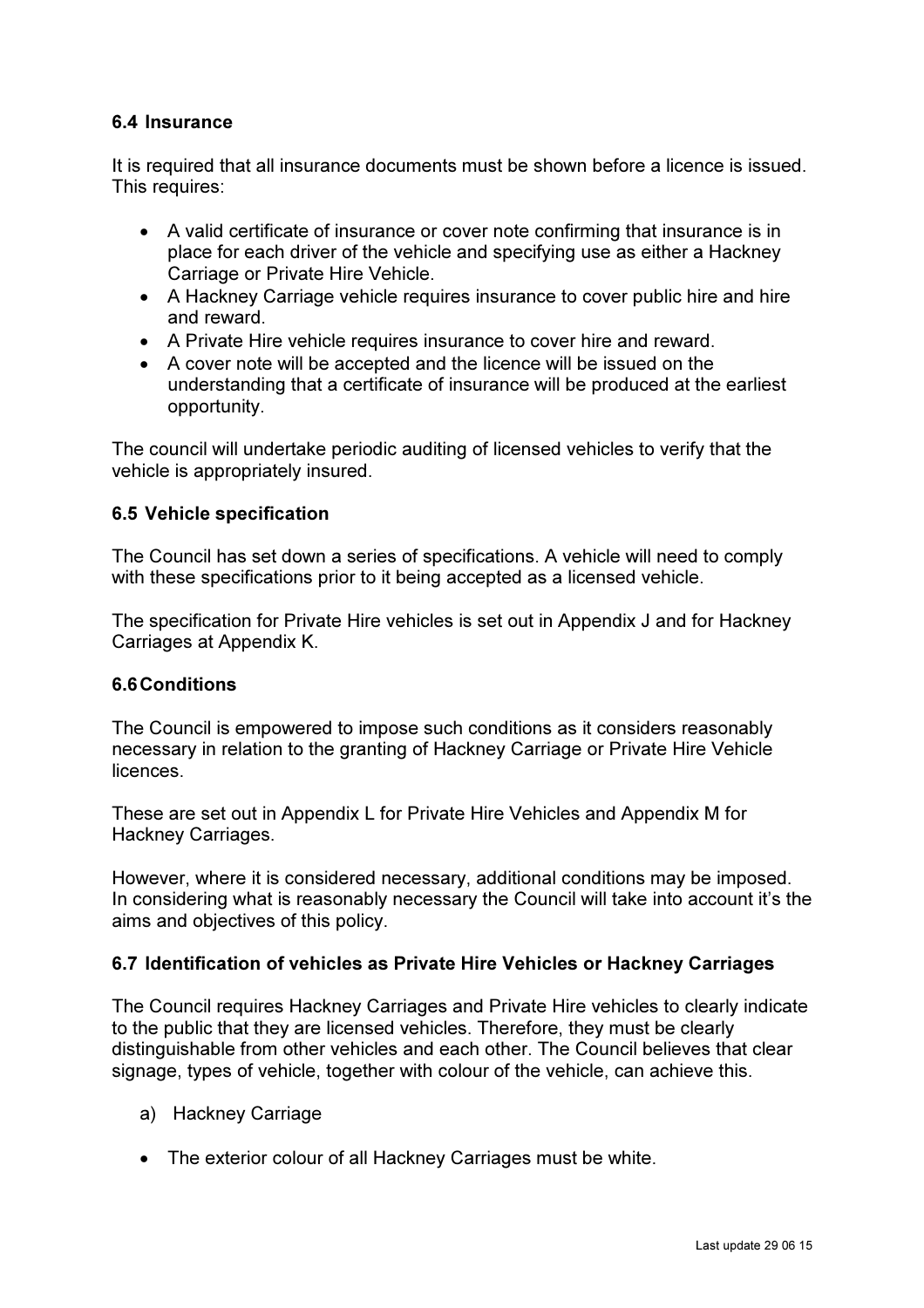- b) Private Hire Vehicles
- The TX4 or similar vehicle (commonly referred to as a 'London cab') will not be licensed as a Private Hire vehicle.
- The minibus variants of approved Hackney Carriage vehicles (such as the Mercedes Vito) can be licensed as Private Hire vehicles but they must not be white.

The Council has set standards on the acceptable type of signage for Private Hire Vehicles and Hackney Carriages. These can be found in the Private Hire Vehicle / Hackney Carriages conditions set out in Appendix L for Private Hire Vehicles and Appendix M for Hackney Carriages. They include:

- the permitted position of licence plates
- positioning of permanent door signs for vehicles
- required wording for door signs on vehicles
- requirements for the display of notices in vehicles
- other notices / markings that the Council will require licensed vehicles to display

### 6.8 Fire extinguishers

All vehicles are required to be equipped with a fire extinguisher that conforms to the specification as stated in the Council's conditions.

### 6.9 Tyres

Tyres are the vehicle's only point of contact with the road, so it is essential that they are in good condition.

The Council requires that all licensed vehicles to adhere to the following provisions with regard to tyres:

- Tyre treads are designed to efficiently and effectively remove water from the road surface and provide maximum grip. All tyres fitted to the vehicle must have at least 2.0 mm tread depth throughout a continuous band in the centre 3/4 of the tread and around the entire circumference of the tyre.
- Tyre fitted to a motor vehicle or trailer must be fit for purpose and be free from any defects which might damage the road or endanger any person. Fit for purpose means that a tyre must:
	- $\circ$  be compatible with the types of tyres fitted to the other wheels.
	- $\circ$  not have any lump, bulge or tear caused by separation or partial failure of the structure,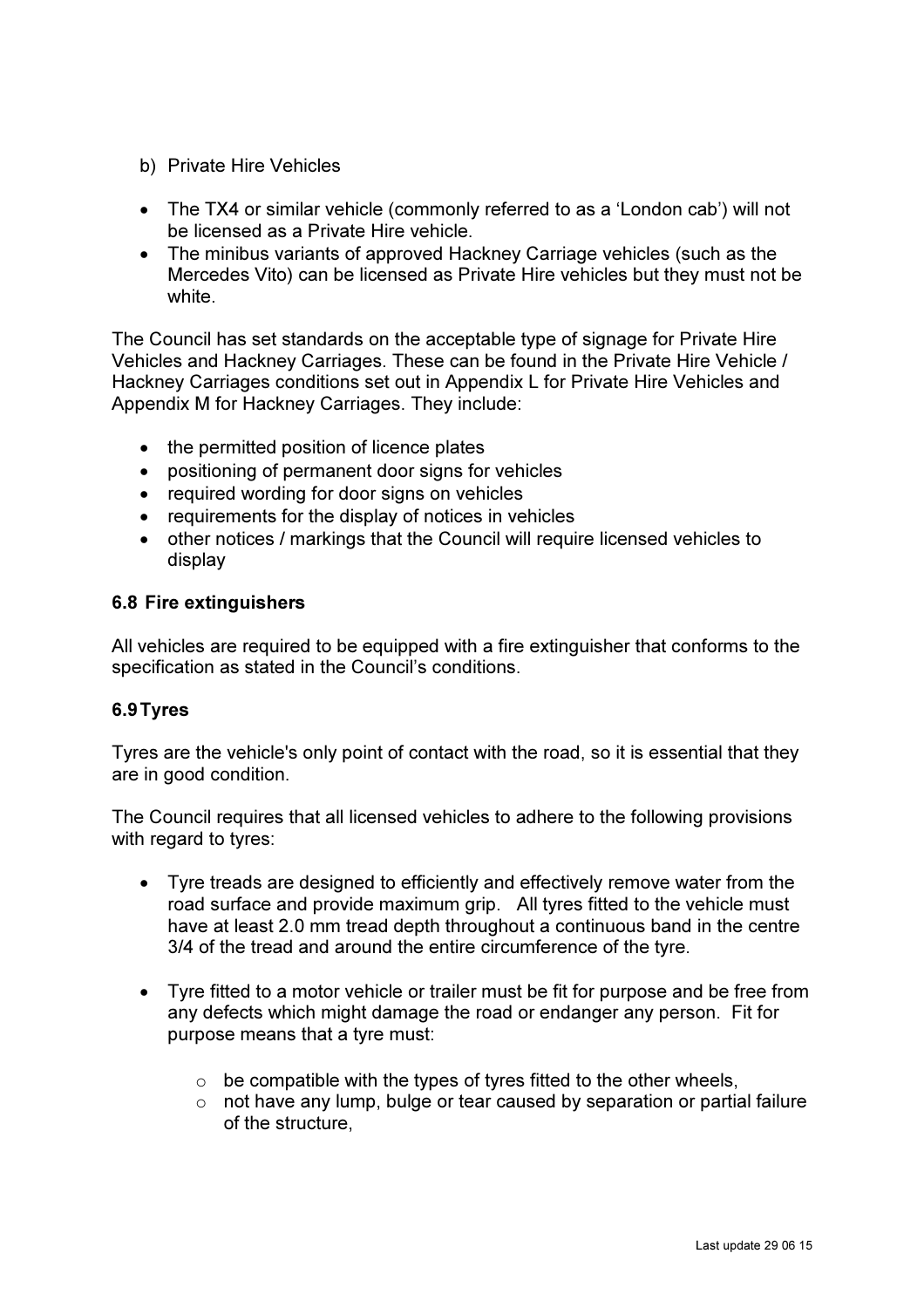- $\circ$  not have a cut or tear in excess of 25mm or 10% of the sectional width of the tyre, whichever is the greater, and which is deep enough to reach the ply or cord,
- $\circ$  not have any part of the ply or cord exposed.
- Tyres must be correctly inflated to the vehicle / tyre manufacturer's recommended pressure.
- All replacement tyres fitted to licensed vehicles must be new (i.e. not have been used previously on any other vehicle) and have been fitted by a reputable vehicle maintenance company / contractor. Vehicle proprietors are required to retain invoices / receipts to show that any tyre that is purchased meets this requirement.
- The fitting of part worn tyres to licensed vehicles is not permitted.
- 'Space saving' spare wheels must only be used in an emergency, and then only in accordance with the manufacturer's instructions. Should the use of a 'space saving' spare wheel become necessary during a period of hire then the journey may continue, but the wheel must be replaced before another journey commences.

## 6.10 Accidents

If at any time the vehicle is involved in an accident, however minor, the driver must inform the Council of this fact as soon as possible and in any event within one working day (by telephone or email). An accident report form will then need to be completed and submitted to the Council within five working days of the accident occurring (except in exceptional circumstances when the report must be made as soon as possible).

The vehicle must be presented for inspection at the Council's authorised testing station as soon as possible after the accident has taken place – the appointment will be arranged by the Council who will notify the vehicle proprietor of the date and time. Failure to present the vehicle for the appointment may result in the vehicle's licence being suspended until such time as the vehicle is presented for examination.

If the vehicle is so damaged that it cannot be driven, then the vehicle proprietor must inform the Council of this fact – the Council will then advise the proprietor of the action to be taken. In such cases the proprietor is advised to take photographic evidence of the vehicle's condition that clearly illustrates the reasons why the vehicle cannot be driven / presented for examination.

Failure to do so may result in Licensing Enforcement Penalty Points being issued.

### 6.11 Vehicle examination and testing requirements

Hackney Carriage and Private Hire vehicles examination and testing requirements are set out in Appendix N.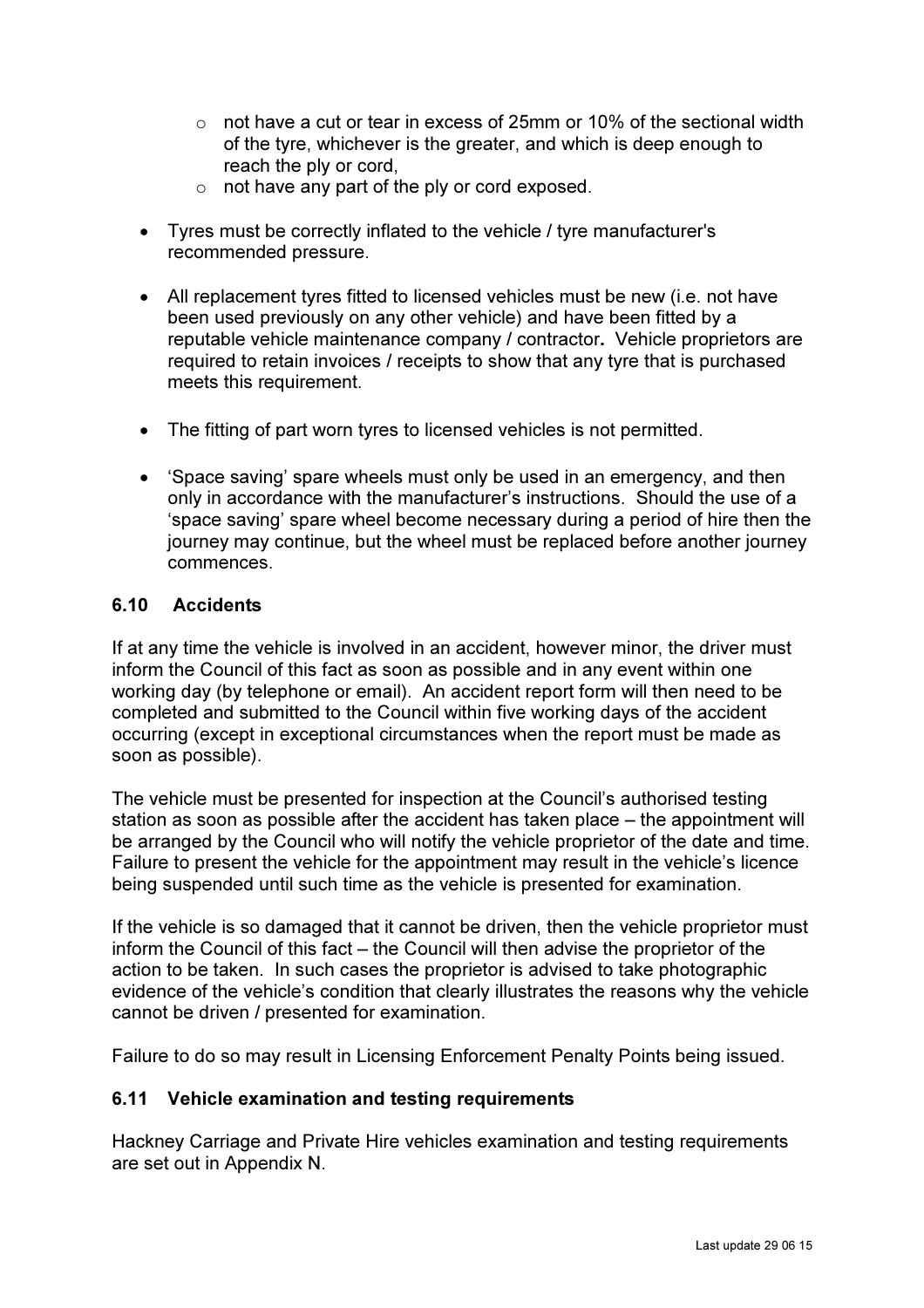### 6.12 Meters

All Hackney Carriages must be fitted with an approved meter.

The Council will from time to time publish a list of meters approved and acknowledged by the Public Carriage Office for use to calculate fares.

Meters used to calculate fares must be accurate, display the correct time and be capable of displaying:

- In the case of Hackney Carriages, the various tariffs as approved by the Council (including extra charges recoverable under the approved Table of Fares). The meter shall be calibrated and set to the Council's agreed charging distances and tariffs currently in force.
- In the case of Private Hire Vehicles, any scale of charges provided by the operator of the vehicle.

Meters will be checked for accuracy by a measured mile distance or by waiting time.

Meters must be positioned in order that the fare must be clearly displayed to the passenger throughout the journey.

Meters in use must not facilitate fraudulent use. Any signs of tampering including the breaking of any seals will result in a suspension notice being issued immediately. For the suspension notice to be removed, the vehicle meter must have been resealed and calibrated by an approved meter company and presented to the Council for inspection.

Private Hire Operators and / or drivers may agree a cost for the journey with the customer prior to the journey commencing. In this situation, the price quoted is the price that must be charged – there is to be no deviation from this price without the agreement of the customer. On occasions where a price has been not been agreed prior to the journey commencing, the fare charged must be that which is reflected on the meter were the vehicle is equipped with a meter.

# 6.13 Closed Circuit Television (CCTV)

CCTV equipment, capable of recording both audio and video, must be installed in all licensed vehicles. The CCTV system must meet or exceed the council's specification for CCTV systems and must be operational at all times that the vehicle is being used as a licensed vehicle (i.e. for the carriage of fare paying passengers). The system does not need to be operational during other times (for example when being used for domestic purposes).

Video recording must be active at all times. Audio recording must be active in any of the following circumstances: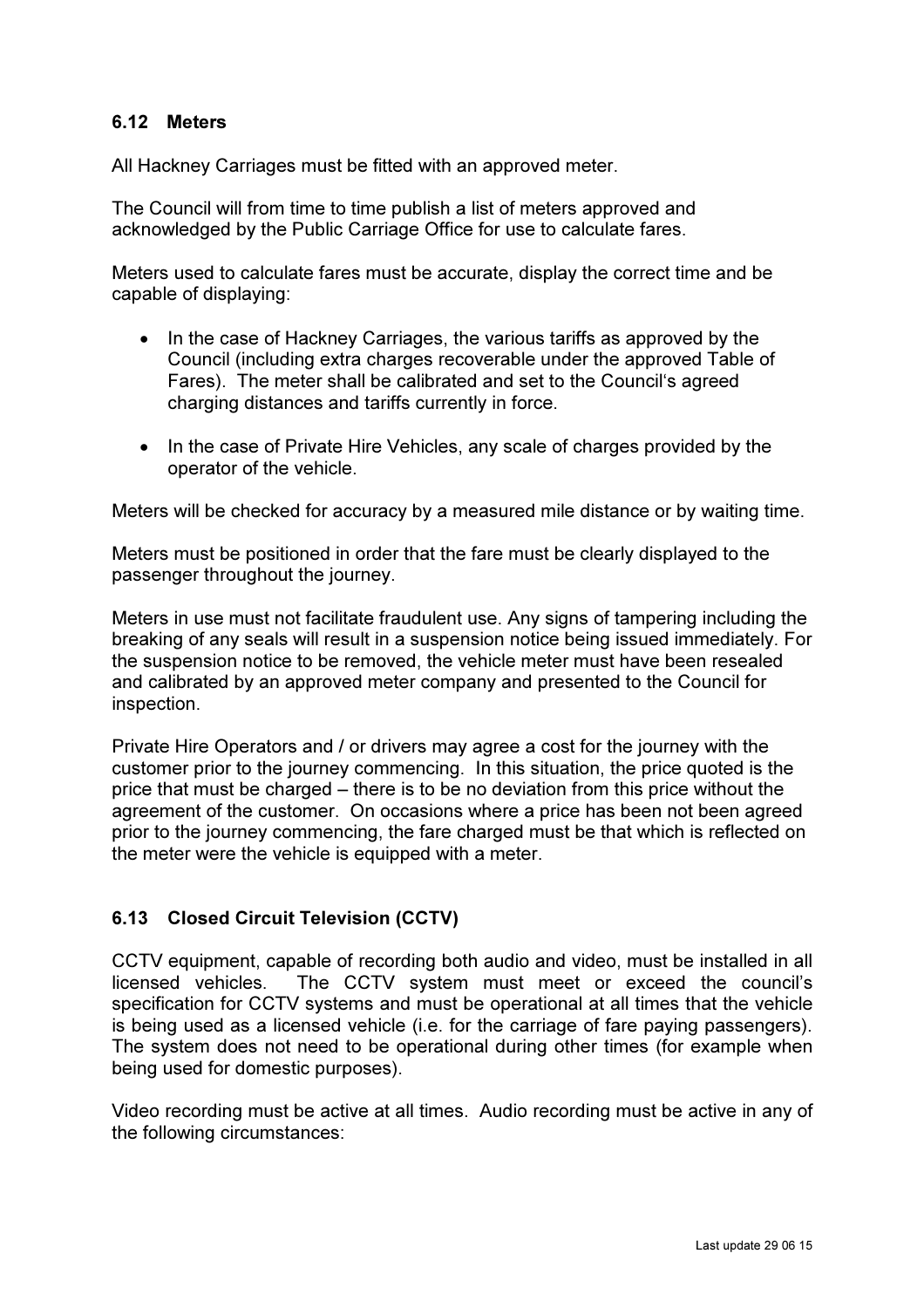- An unaccompanied child (i.e. under 18) or vulnerable adult is being carried in the vehicle, or
- Between the hours of 2200hrs and 0600hrs,

In addition, audio recording must be activated by the driver at any time where the driver and customer are involved in a dispute or the driver feels threatened by the behaviour of a passenger.

There must also be the facility for the passenger to activate audio recording (independent of the driver) should the passenger wish to do so.

Once activated, the audio recording must continue for an uninterrupted period of 15 minutes.

The requirement for all vehicles to have CCTV fitted will apply in relation to all licences that are issued from the date on which this policy becomes effective. However in the case of vehicles that are already licensed on the date on which this policy becomes effective, the requirement will take effect as determined by the Council's implementation scheme.

## 6.14 Additional provisions for Private Hire vehicles only

#### 6.14.1 Wheelchair accessibility

In addition to all other licensing conditions, any applicants seeking the grant of a Private Hire vehicle in which it is intended to carry passengers who are seated in a wheelchair must present a vehicle which has:

- M1 classification and comply in all respects to EC Whole Vehicle Type Approval (ECWVTA)
- Suitable fittings for the securing of the wheelchair and any passengers seated in them
- access and egress via suitable side or rear doors.

### 6.14.2 Advertisements

Limited advertising is allowed on Private Hire vehicles subject to the approval of the Council. Advertisements must be in accordance with the requirement set out in Appendix O.

### 6.14.3 Limousines and executive hire

Any limousines with 8 seats or less must be licensed as a Private Hire Vehicle

Vehicles used for this purpose must meet the requirements for Private Hire Vehicles.

These vehicles must display appropriate signage, issued by this Council, which states details of the vehicle, issue date and the number of persons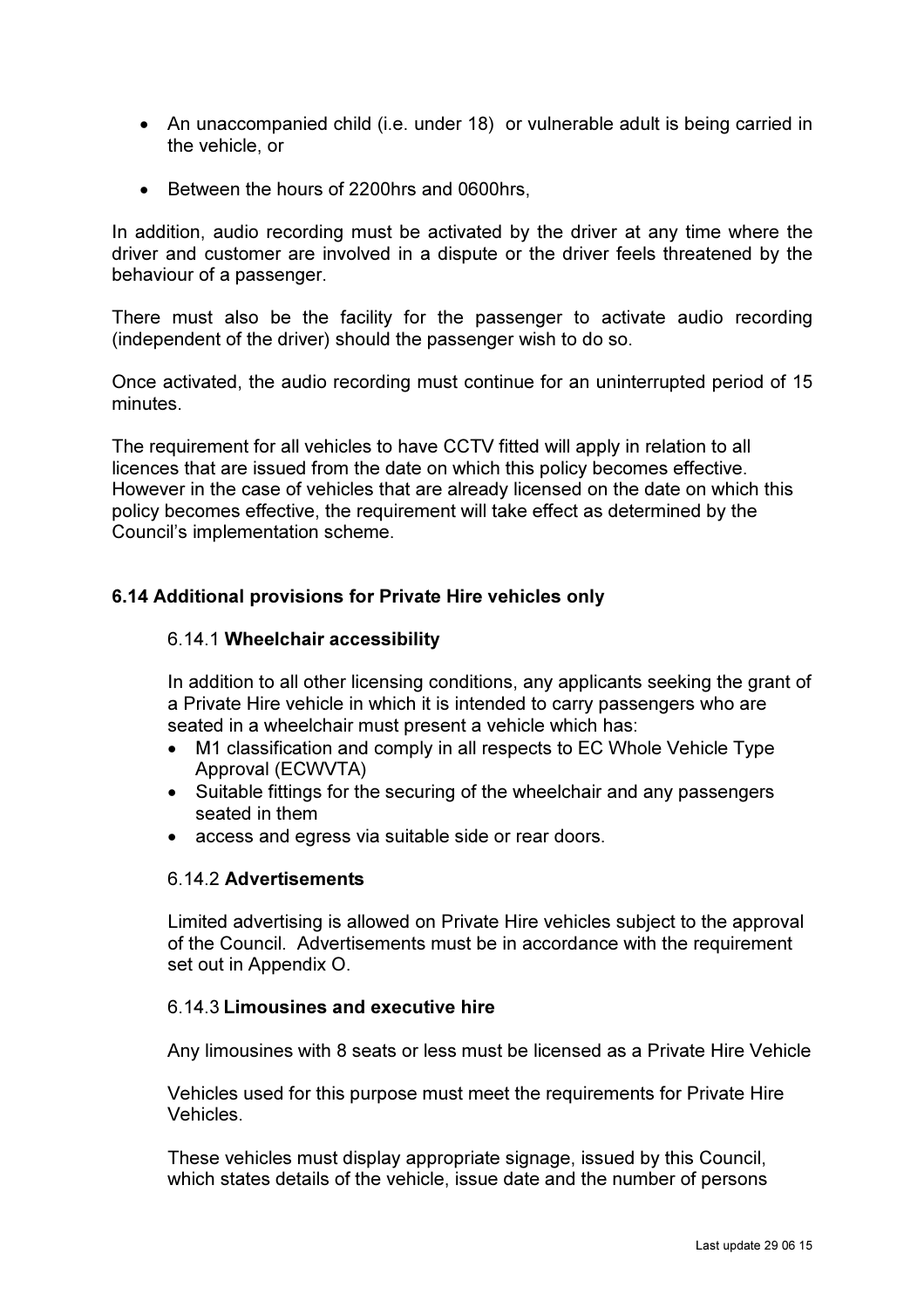allowed to be carried. This disc must be displayed on the front and rear windows of the vehicle.

Drivers of limousines and executive vehicles must complete the licensing application process in the same way as any other licensed driver.

Foreign Vehicles: All vehicles used for these purposes must meet relevant British or European standards. Any alterations to a manufacturer's standard specification will require M1 EWVTA. Any subsequent changes to the vehicle will invalidate this approval.

When a vehicle has been imported into this country, the importer must produce a declaration from the testing authority (DVSA) that the vehicle will never carry more than eight passengers.

#### 6.14.4 Special events vehicles and courtesy cars

The Council considers the following types of vehicles to be 'special event vehicles' in the context of licensing:

- decommissioned emergency service vehicles
- vintage vehicles
- other non-standard type converted vehicles used for special events.

The above list is not exhaustive, and other types of vehicle may be considered from time to time. When considering an application for a special event vehicle, the Council will have regard to the general requirements for Private Hire vehicles contained within this policy and relevant appendices.

Courtesy cars used for transporting customers to and from specific venues such as hotels and nightclubs, whether operated with or without charge to the customer, are considered to be Private Hire vehicles. These vehicles must be licensed as Private Hire vehicles, driven by Private Hire drivers and the journey must be booked via a Private Hire operator.

### 6.15 Additional provisions for Hackney Carriage vehicles only

#### 6.15.1 Limitation on numbers

The main aim of Council's licensing of the Hackney Carriage and Private Hire trade is the protection of the public. The Council is aware that the public should have reasonable access to Hackney Carriage and Private Hire services, because of the part they play in local transport provision. Disabled groups are particularly reliant on Hackney Carriages as a means of transport.

Licensing authorities have no power to restrict the number of Private Hire vehicles that they licence.

Licensing authorities can restrict the number of Hackney Carriage licence plates they issue if they are satisfied that there is no significant unmet demand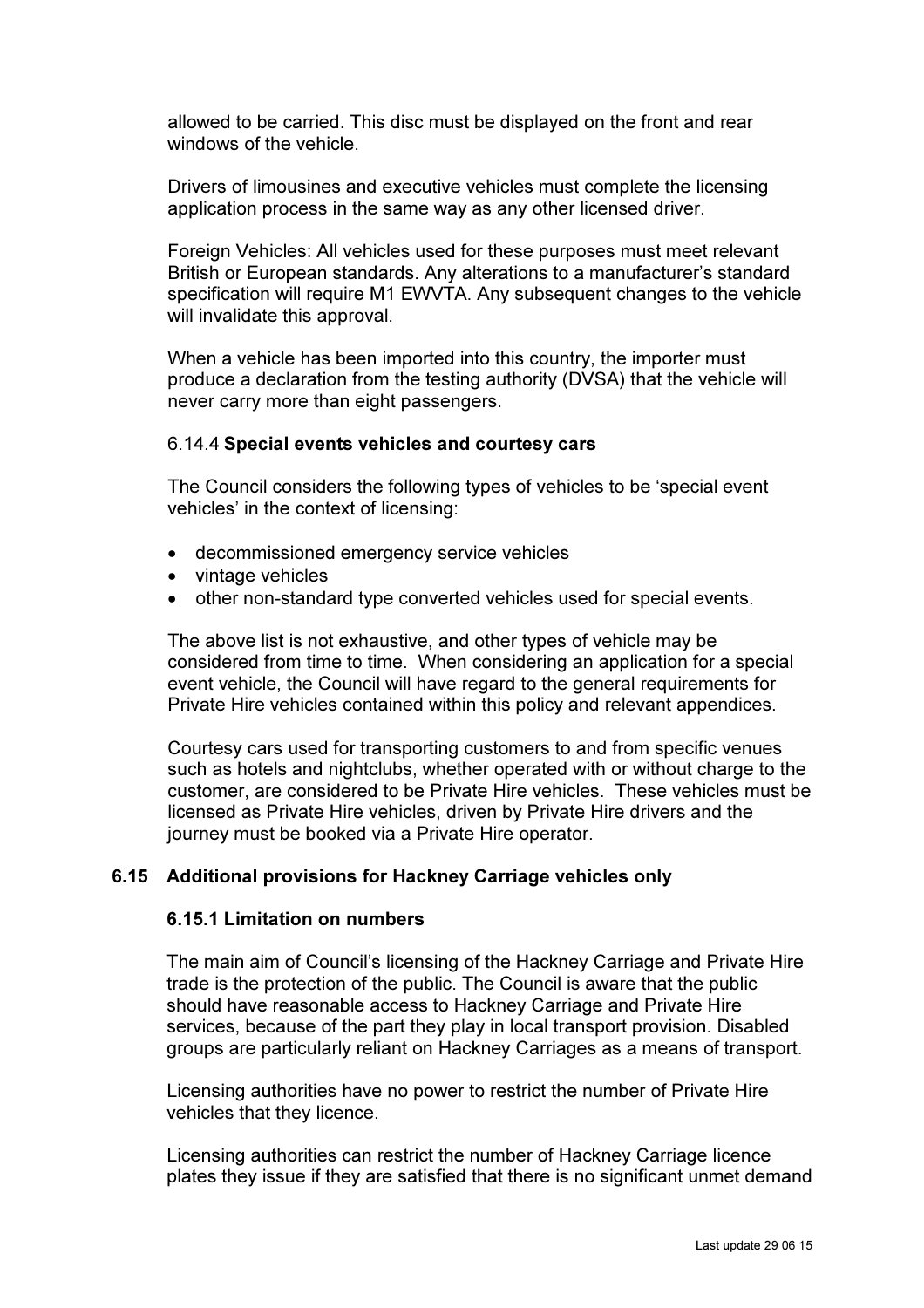for taxi services in their area. This, together with delimitation will be kept under review.

#### 6.15.2 Advertisements

The Council will allow limited advertising on Hackney Carriages if the vehicle is of the 'London Cab' type. Advertising on any other type of vehicle is not permitted. Advertisements must be accordance with the requirement set out in Appendix O.

#### 6.16 Taxi ranks

A full list of Hackney Carriage ranks, their exact positioning on each street, the times they are in use and the maximum occupancy of each is set out in Appendix P. Taxi ranks to be used by Hackney Carriages whilst waiting for their next hire. They are not to be regarded as parking places.

Please note that this list is continually under review. Please contact the licensing office for the most up-to-date information.

Private Hire Vehicles are not permitted to park on taxi ranks, nor must they allow customers to alight from their vehicle on a taxi rank.

### 6.17 Hackney Carriage and Private Hire Vehicle Quality Scheme (e.g. Cabsafe)

Before the 31st March 2016 the Council will be consulting on the introduction of a Cabsafe Scheme for all licensed vehicles operating within the Borough.

This consultation will also consider the mandatory introduction of a "how well am I driving" / "safe driver" scheme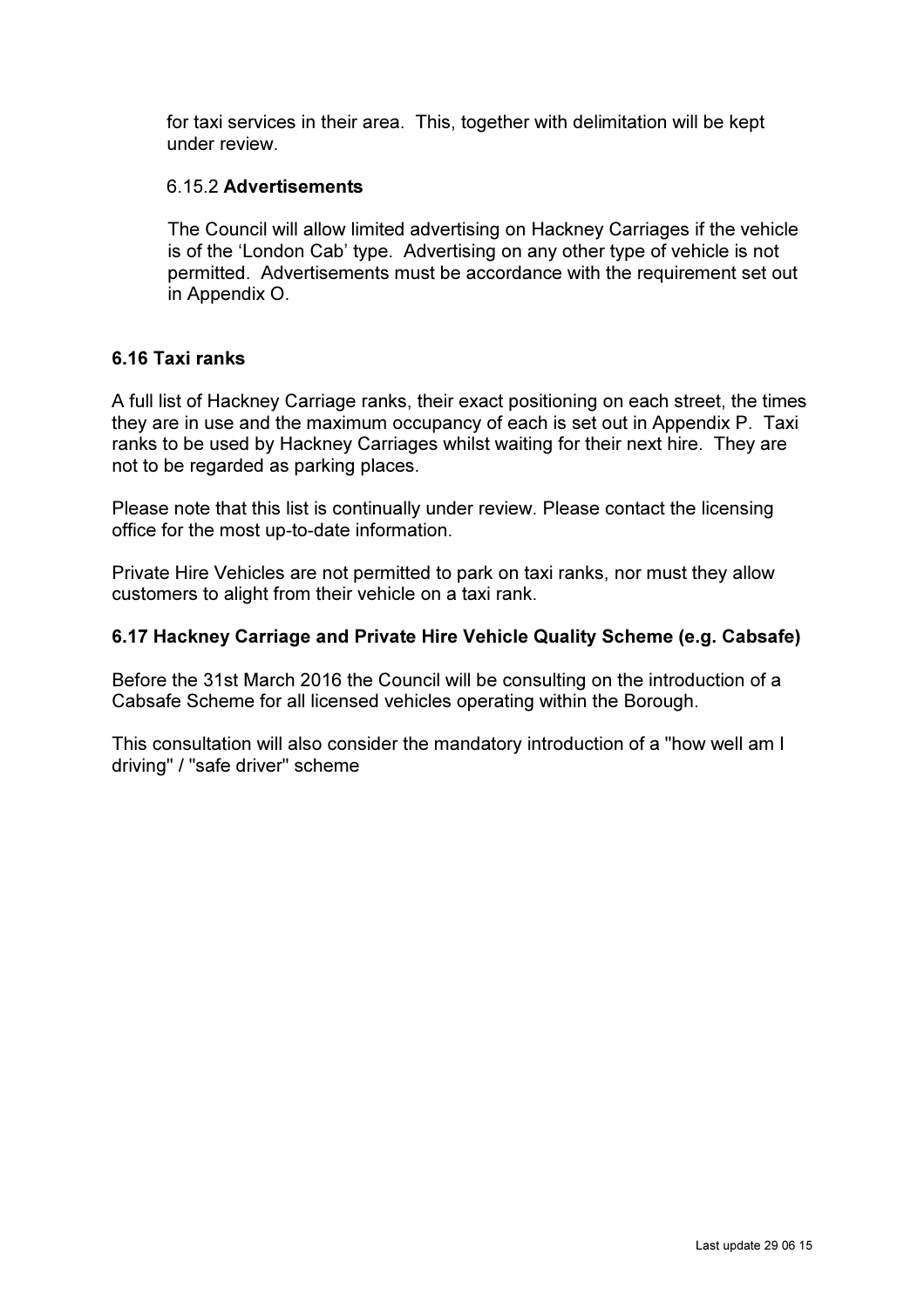# 7.0 Fares

# 7.1 Hackney Carriages

The Hackney Carriage Table of Fares ("the tariff") is set by the Council and sets the maximum fare that can be charged by Hackney Carriage drivers for journeys within the Borough which can be negotiated downwards by the hirer for journeys. The hirer may agree to the fare for a journey which ends outside the borough being charged other than at the metered rate.

A fares tariff is enforceable as a byelaw and it is an offence for any person to charge more than the metered fare.

The Council will review Hackney Carriage fare scales from time to time in liaison with the Hackney Carriage Proprietors. A notice of any variation to the maximum fare shall be advertised by the Council.

A table of authorised maximum fares will be provided to each Hackney Carriage licence holder, which must then be displayed in each vehicle so that it is easily visible to all hirers.

Drivers must, if requested by the passenger, provide written receipts for fares paid.

### 7.2 Private Hire Vehicles

The Council is not able to set fares for Private Hire vehicles.

Private Hire Operators that use licensed vehicles fitted with a fare meter must provide the Council with a current table of fares. This table must also be displayed in each Private Hire vehicle so that it is easily visible to all hirers.

Drivers must, if requested by the passenger, provide written receipts for fares paid.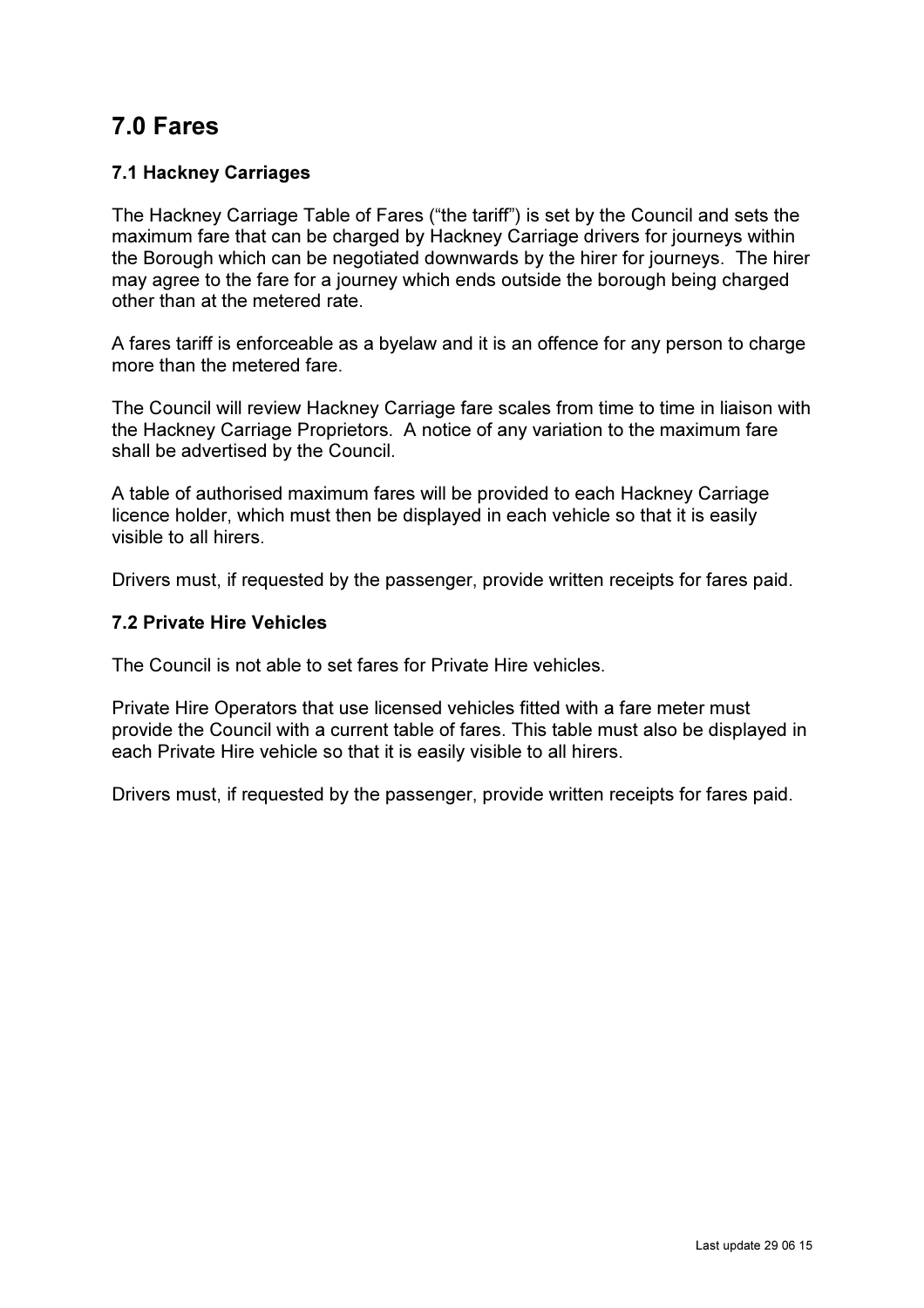# 8 Operators

#### 8.1 Requirement for a licence

A licensed hire vehicle must only be despatched to a customer by a Private Hire operator who holds an operator's licence. Such a licence permits the operator to make provision for the invitation or acceptance of bookings for a licensed hire vehicle.

A Private Hire operator must ensure that every licensed hire vehicle is driven by a person who holds a licence issued by the same Authority that issued the vehicle licence. This authority must be the same authority that issued the operator's licence.

Any person who operates a Private Hire service must apply to the Council for a Private Hire Operator's Licence. The objective in licensing Private Hire operators is the safety of the public, who will be using operators' premises, and vehicles and drivers, arranged through them.

Applications for Operator licences shall be made on the prescribed form, together with the appropriate fee. The Council will then decide whether the applicant is a fit and proper person to hold an Operator licence.

This Council will grant Private Hire operator licences for a period of 12 months.

#### 8.2 Fitness and propriety

The Council will only issue licences to applicants that are deemed to be fit and proper. In assessing this, the Council will have regard to the following:

- Criminal record (including convictions, cautions, warnings and reprimands),
- Factors such as demeanour, general character, non-criminal behaviour, honesty and integrity,
- Previous conduct (particularly in cases where the applicant holds or has previously held a licence issued by Rotherham Council),
- Business practices demonstrated by the applicant (for example standard of record keeping, compliance with other regulatory requirements, financial practices etc.)

In addition the Council will also consider further information sources such as the Police (including abduction notices), Children and Adult Safeguarding Boards, other licensing authorities and statutory agencies.

If an application is received from a person that is not a driver licensed by Rotherham MBC then the applicant will be required to provide a Basic Disclosure from the Disclosure and Barring Service, and undertake the council's Child and Adult Safeguarding Awareness Training (as required by licensed drivers).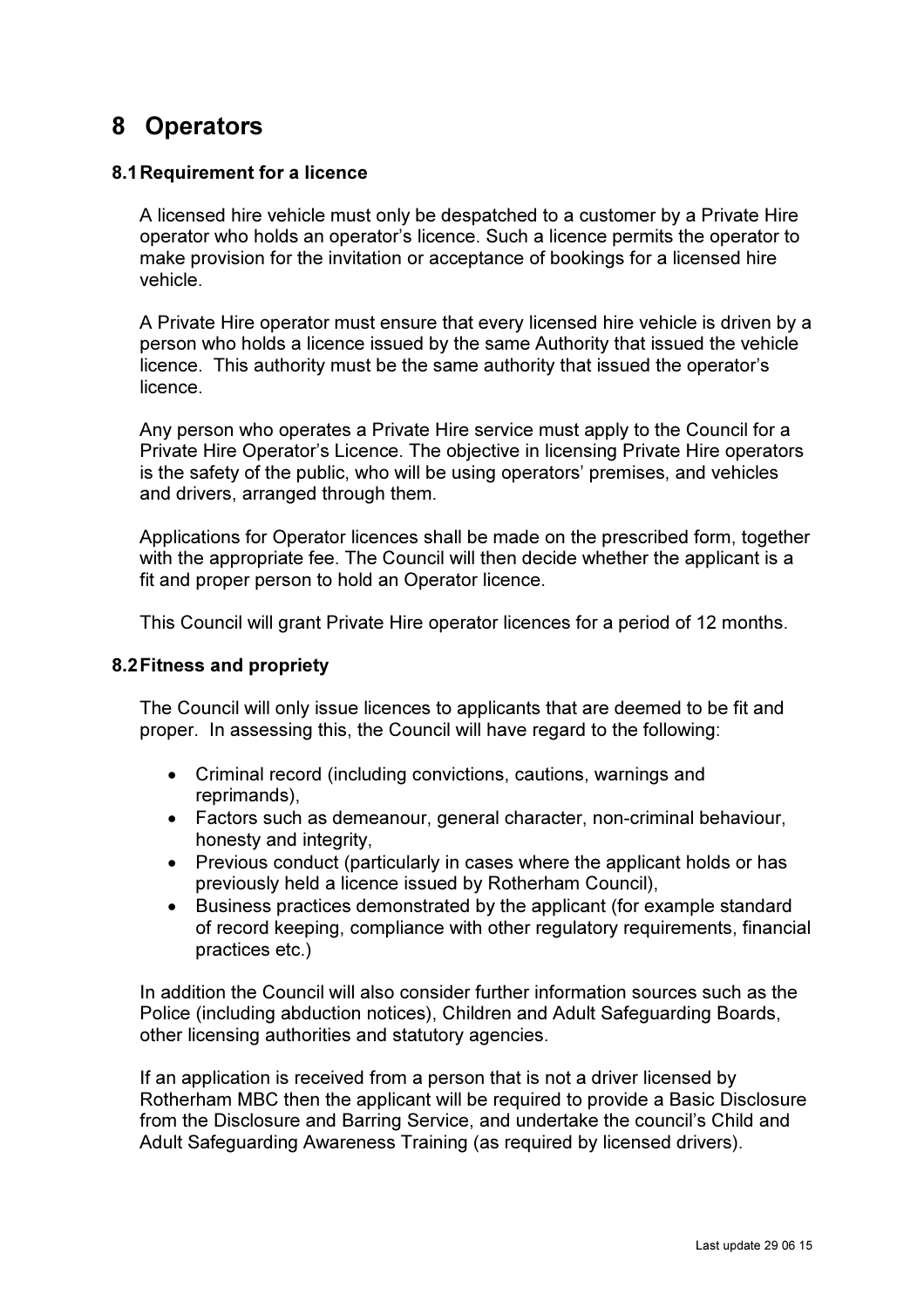#### 8.3 Insurance

Before an application for a Private Hire operator's licence is issued, the applicant shall produce evidence that they have taken out appropriate public liability insurance for the premises to be licensed. Where necessary, operators must also hold employers liability insurance.

#### 8.4 Conditions

The Council has power to impose such conditions on an operator's licence, as it considers reasonably necessary and these are set out at Appendix Q.

However, where it is considered necessary, additional conditions may be imposed. In considering what is reasonably necessary the Council will take into account it's the aims and objectives of this policy.

Operators must only use vehicles and drivers licensed by Rotherham Council.

Failure of the operator to adhere to the conditions of licence will lead to enforcement action and / or the issue of enforcement penalty points.

#### 8.5 Use of operator name following revocation of licence

Where an operator licence is revoked by the Council, the name (or a similar name) of the Private Hire company associated with that licence cannot be used by another operator until such time as six months has elapsed since the date of revocation or the date on which all appeal processes have been concluded (whichever is the longer).

#### 8.6 Private Hire Vehicle Operator Accreditation Scheme

Before the 31st March 2016 the Council will be consulting on the introduction of an accreditation Scheme for all licensed vehicles operating within the Borough.

#### 8.7 Operator responsibility in relation to vehicles / drivers that are operated

The operator is responsible for all persons (and vehicles) that are employed, contracted or otherwise used in the course of their business. To that end, the operator must undertake sufficient checks to satisfy themselves that only suitable drivers and vehicles are used (and continue to be used) in the course of their business. The failure of an operator to ensure that appropriate checks are carried out may call into question the operator's fitness and propriety. In addition, a failure to take appropriate action in relation to drivers that persistently breach licence conditions may also be detrimental to the continued fitness and propriety of the operator.

The following are examples of circumstances that may affect the fitness and propriety of a Private Hire operator: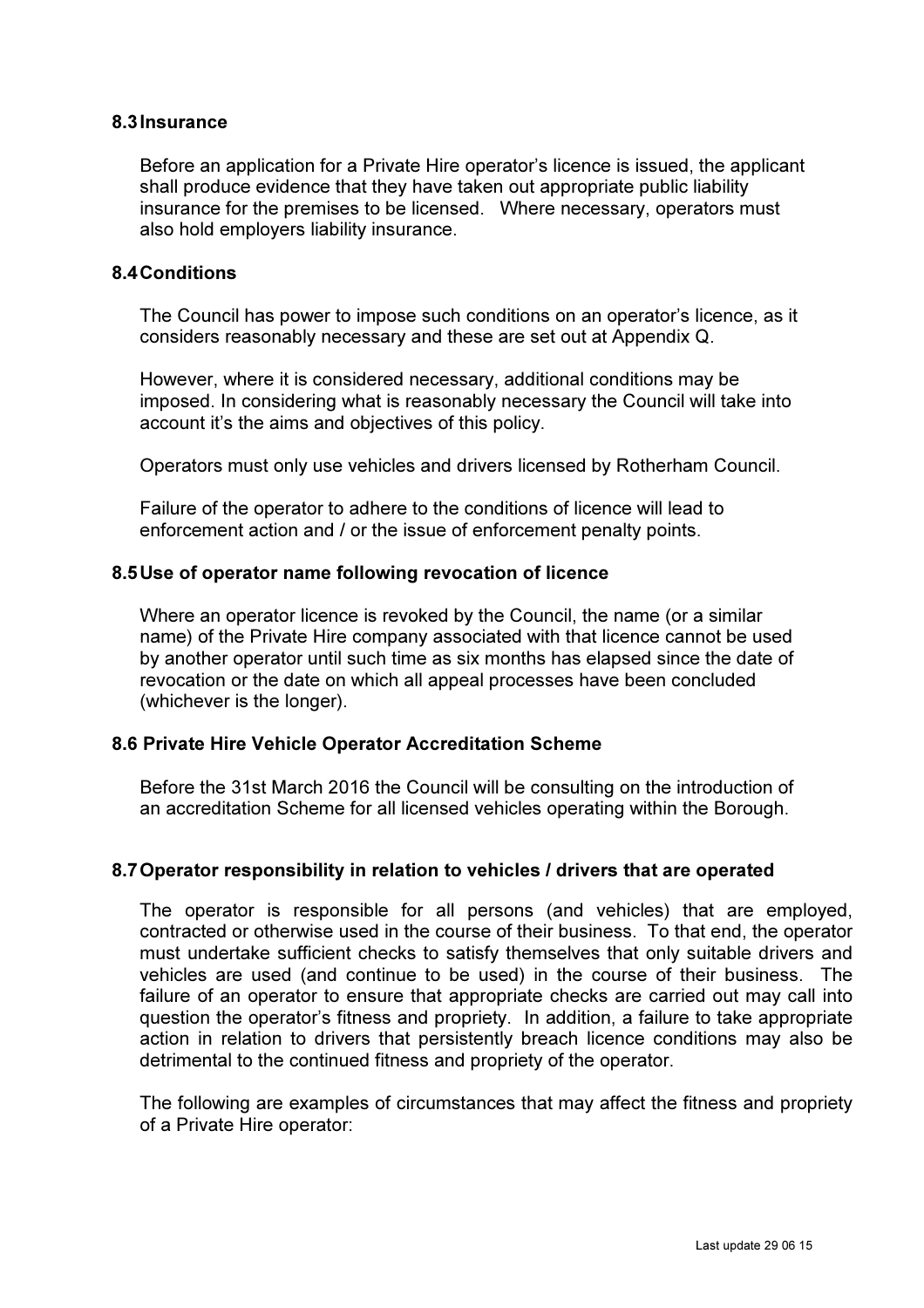- Licensed drivers or vehicle proprietors persistently (either individually or as a group) breaching the conditions of their licence whilst working for / under the instruction of a particular operator.
- Vehicles being operated that are in an unsuitable condition.
- Failure by the operator to satisfactorily address concerns in relation to licensed drivers / vehicle proprietors (including matters related to child / adult safeguarding).

Operators may be issued with enforcement penalty points as a result of the actions of the drivers / vehicle proprietors that are working for them or under their control.

The council expects licensed operators to support the council in its aims to raise awareness of and tackle issues around child and adult safeguarding. Operators must remain alert to these and similar issues, failure to do so will call into question the fitness and propriety of the operator.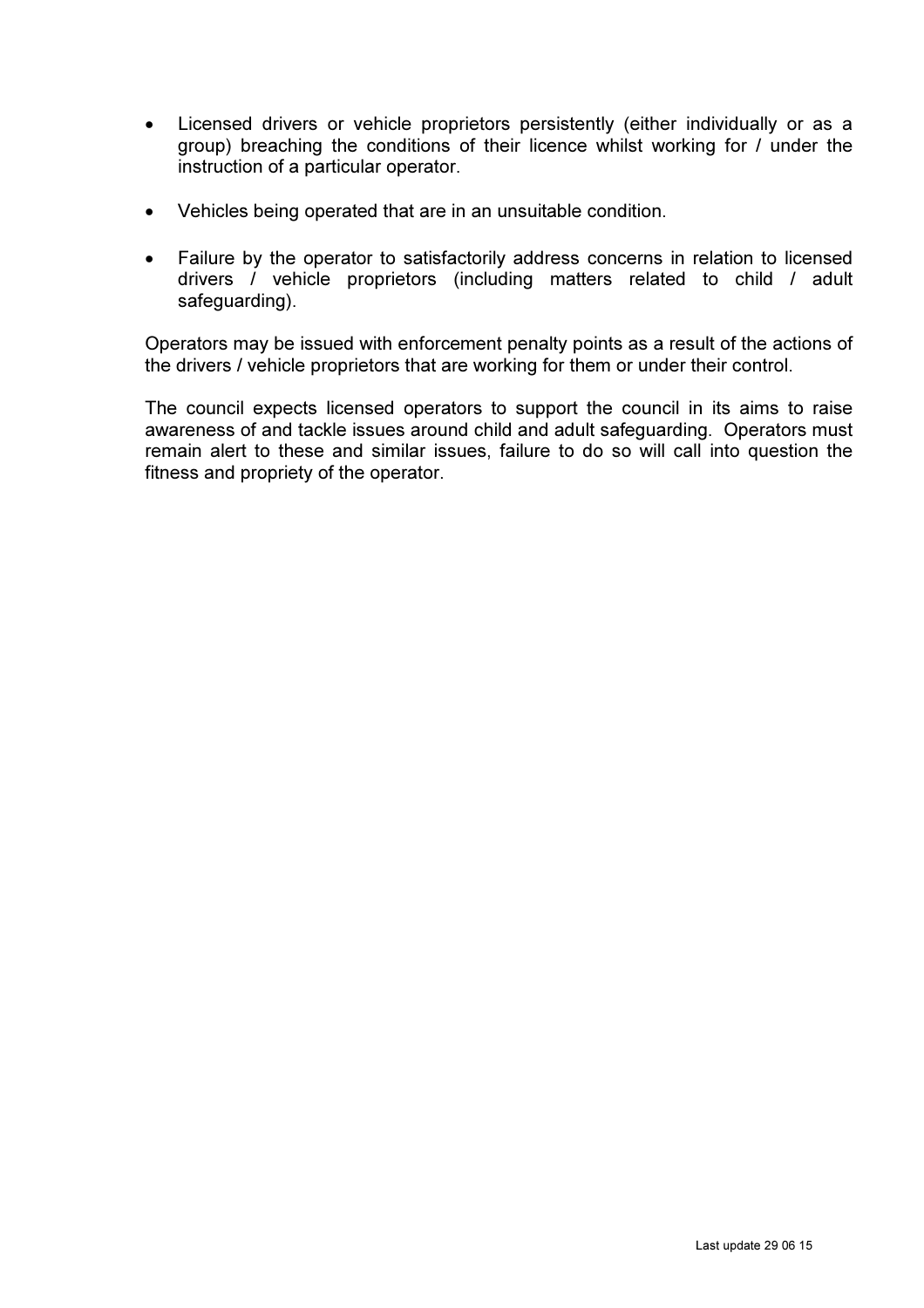# 9. Fees

## 9.1 Fee Structure

The legislation provides that fees charged to applicants can cover most of the costs to the Council in providing the licensing services. This includes the administration of applications, and ensuring compliance by licensees within the Hackney Carriage and Private Hire trade.

The fees are reviewed at the start of each calendar year and confirmed by the Council ahead of the start of each financial year i.e. 1<sup>st</sup> April. The Council, however, can review the fees at any time.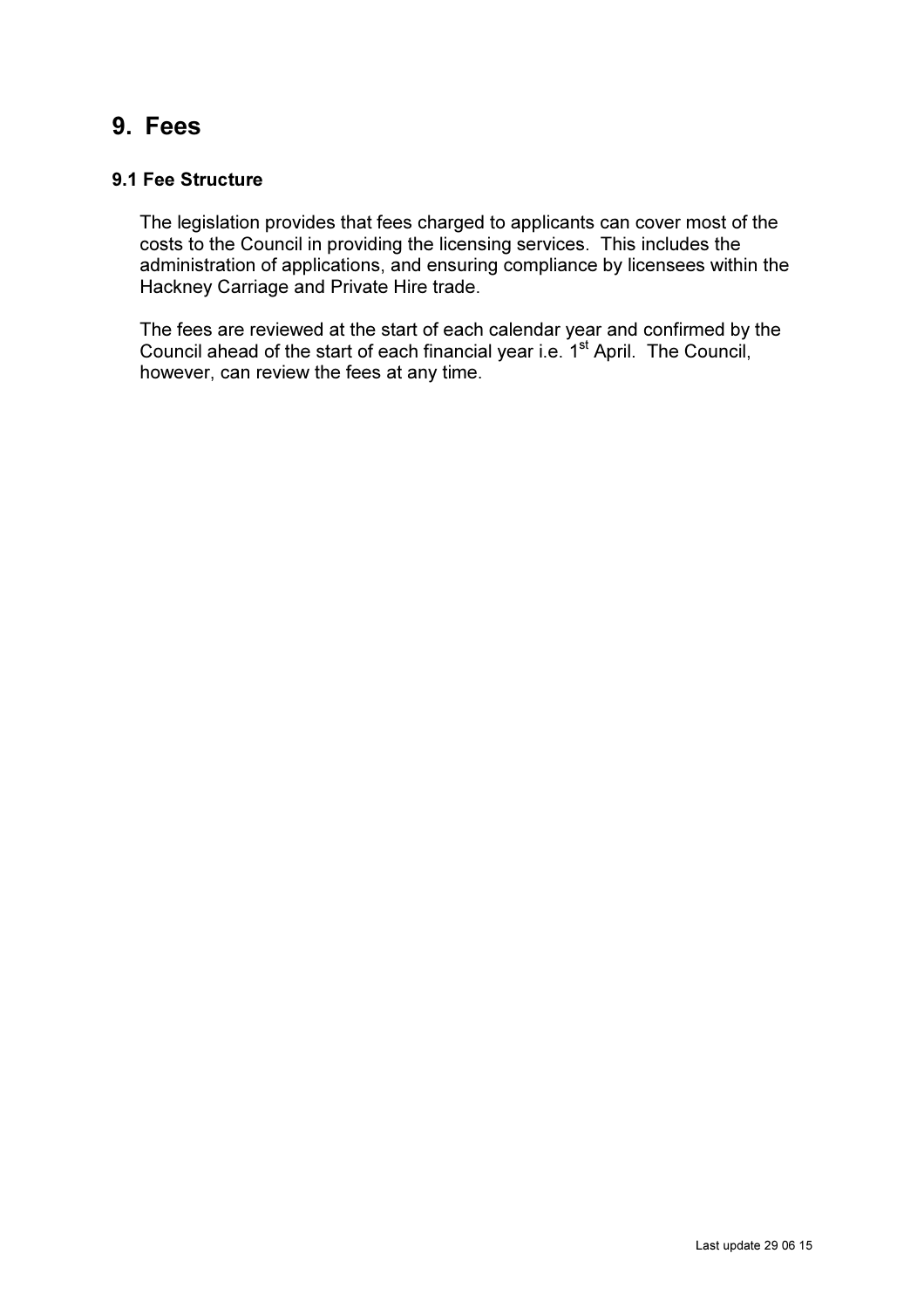# 10. Compliance and enforcement

### 10.1 Enforcement

The principal purpose of Hackney Carriage and Private Hire licensing is to protect the public and promote public safety.

In doing this, the Council aims to provide the delivery of efficient, targeted and proportionate regulatory services to provide a positive approach to those regulated.

The General Enforcement Policy for the Council embeds its principles of enforcement. This is attached at Appendix R.

In April 2014 a new statutory Regulators' Code was brought into force and, accordingly the Council should:

- carry out their activities in a way that supports those they regulate to comply and grow
- provide simple and straightforward ways to engage with those they regulate and hear their views
- base their regulatory activities on risk
- share information about compliance and risk
- ensure clear information, quidance and advice is available to help those they regulate meet their responsibilities to comply
- ensure that their approach to their regulatory activities is transparent

A range of tools and powers, including mystery shopping, to ensure compliance will be used. Compliance assessment is ultimately to ensure that the driver or operator is a "fit and proper" person to hold a licence and/or the vehicle is safe. The safety of passengers, pedestrians and other road users is paramount.

Where appropriate referrals will be made to other agencies such as the Police, HM Customs & Excise and both Adult and / or Child safeguarding teams.

The Council will respond to complaints made by the public and referrals from other agencies & bodies. In addition officers will undertake proactive inspections and testing as either, day to day activity or as part of programmed operations.

Any breach of the required standards, policies and conditions may lead to suspension and/or revocations or the issuing of penalty points, suspension, and revocation of the licence or prosecution.

If the Council considers it necessary, in the interests of public safety, it may require a suspension or revocation of a licence to have effect immediately.

Once a licence has been suspended or revoked, the licence holder (or former licence holder) may appeal to the local Magistrates Court in order to challenge the council's decision. There is no other recourse available to the licence holder (or former licence holder) should they wish to have the decision to suspend or revoke their licence reversed.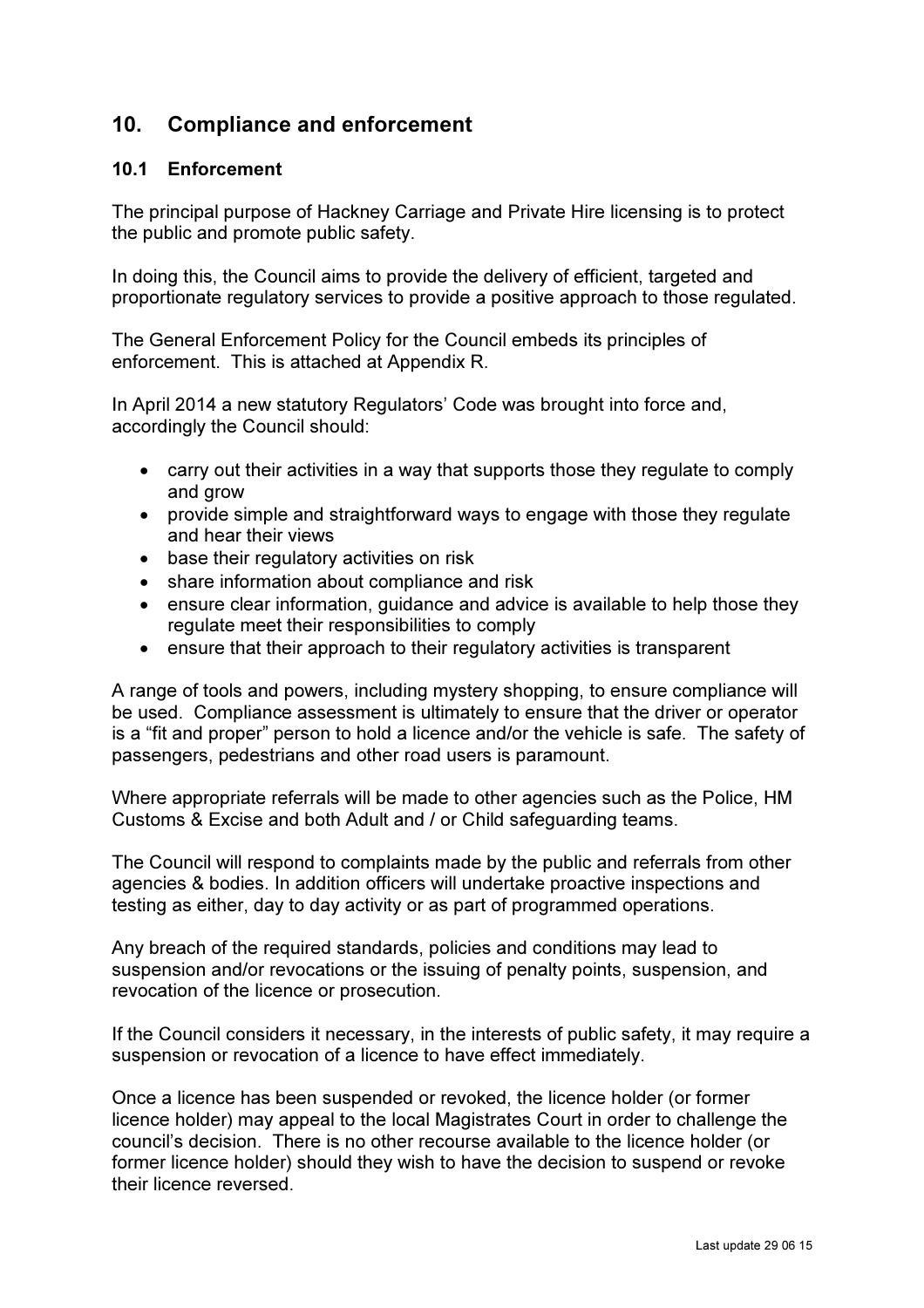#### 10.2 Enforcement Penalty points

The Council will operate a penalty point system of enforcement of specified breaches of byelaws, conditions of licence or other unacceptable behaviour specified as part of this policy. The penalty point system will apply to drivers, operators and vehicles.

The scheme is used as a formalised method of issuing warnings. It is also completely transparent in that every licence holder will know what penalty points to expect for a particular breach.

Points will be issued per incident and will accumulate on a licence until they reach the "trigger level". At this trigger level, the licence holder will be referred to the Licensing Board for the Board to consider whether it is appropriate for licence holder to remain licensed by the Council. The Licensing Board may determine that the licence should be suspended or revoked, or the Board may choose to administer some other sanction at its disposal.

Licensing Enforcement Officers will be authorised to operate the scheme and issue points accordingly. The penalty point scheme is outlined in Appendix S.

#### 10.3 Suspension of licence

Where an individual failure in meeting the vehicle conditions is detected an authorised officer may take immediate action to suspend the licence and require remedial action. This is requires the service of a STOP notice and further use of the vehicle will be suspended until the defects have been remedied. The suspension will then not be lifted until the vehicle has undergone a further test, at the proprietor's expense, and / or been passed as fit for use by the Council. Such STOP notices will also be appropriately accompanied with a penalty point resolution.

In situations where there exists a serious risk of the safety of the public the Director Streetpride, under delegated powers, is permitted to suspend the licence of a driver, vehicle or operator.

Where the Licensing Board is satisfied that a person is no longer a 'fit and proper' person or is in breach of a condition of licence, they may suspend a driver's licence for any specified period.

When considering the revocation of any licence, the Licensing Board will take into account all relevant facts and circumstances including the aims and objectives of this policy and the nature of the breach.

#### 10.4 Refusal to renew a licence

The Licensing Board may decide that appropriate action is not to renew the licence.

In circumstances where an applicant has not provided all relevant information or documents or has failed to comply with any of the requirements to renew a licence, an authorised officer will be permitted to refuse to renew the licence.